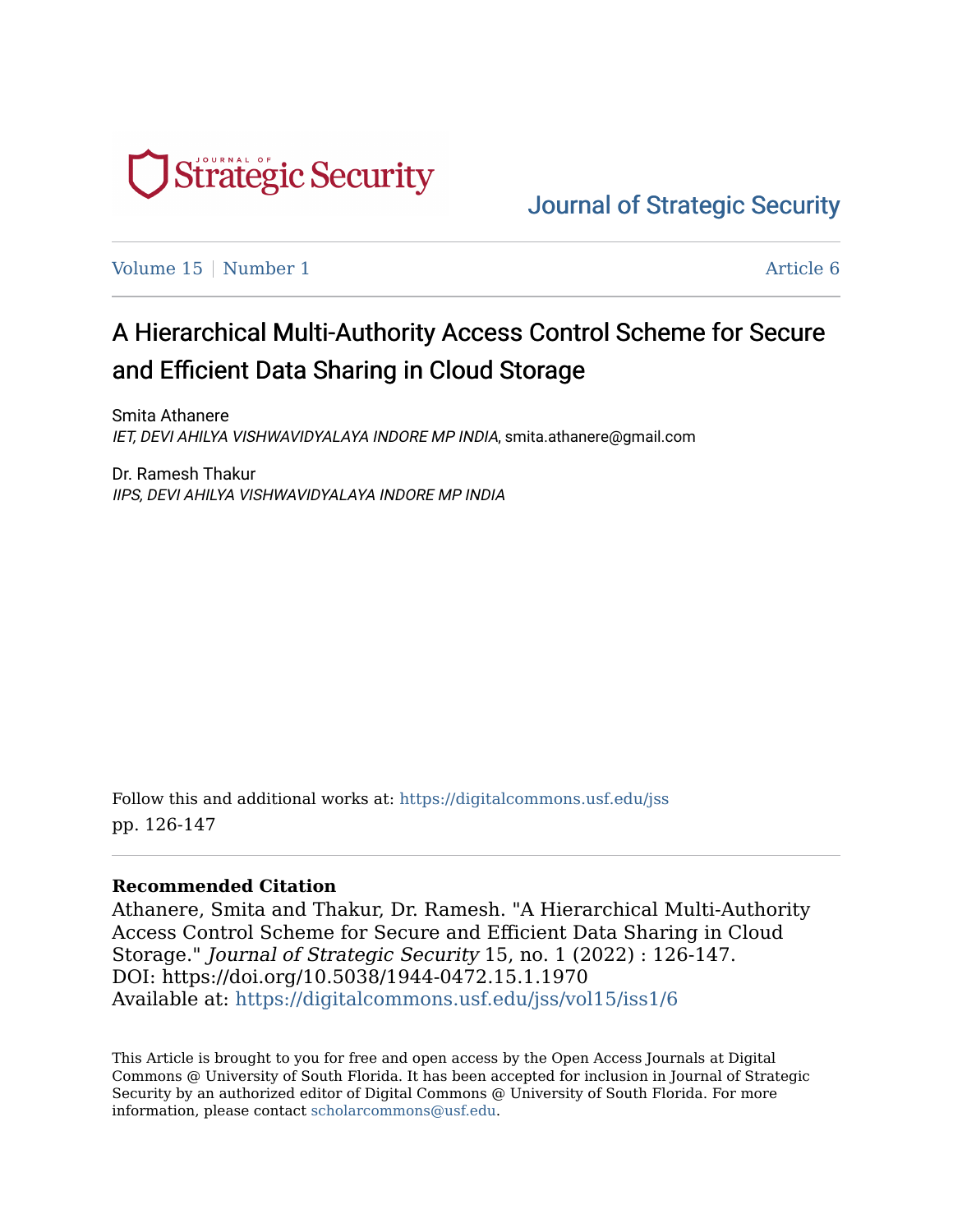# **A Hierarchical Multi-Authority Access Control Scheme for Secure and Efficient Data Sharing in Cloud Storage**

#### **Abstract**

Enterprises choose to keep their data on the cloud to allow for flexible and efficient data exchange among their authorized staff when dealing with huge data. However, during the sharing of sensitive data, data security and users privacy has become major challenges. Most of the existing studies have several limitations, including weak model security, single point of failure, and lack of efficiency during user revocation. This article proposes cloud storage based Hierarchical Multi-authority Access Control Scheme (HMA-ACS) for secure and efficient data sharing. Through theoretical analysis, this article proves that the proposed mechanism efficiently performs cryptographic key operations and secured plus adaptive in the standard model while supporting the access policies. Furthermore, the proposed approach evaluated and compared recent state-of-art schemes in terms of storage overhead, computation overhead, average encryption, and decryption performance. Experimental results analysis shows that the proposed solution is resistant to many types of security threats and ensures data privacy when sharing data in the cloud.

#### Acknowledgements

We would like to thank the anonymous reviewers for their constructive suggestions and comments, which have been incorporated into the article.

This article is available in Journal of Strategic Security: [https://digitalcommons.usf.edu/jss/vol15/iss1/](https://digitalcommons.usf.edu/jss/vol15/iss1/6) [6](https://digitalcommons.usf.edu/jss/vol15/iss1/6)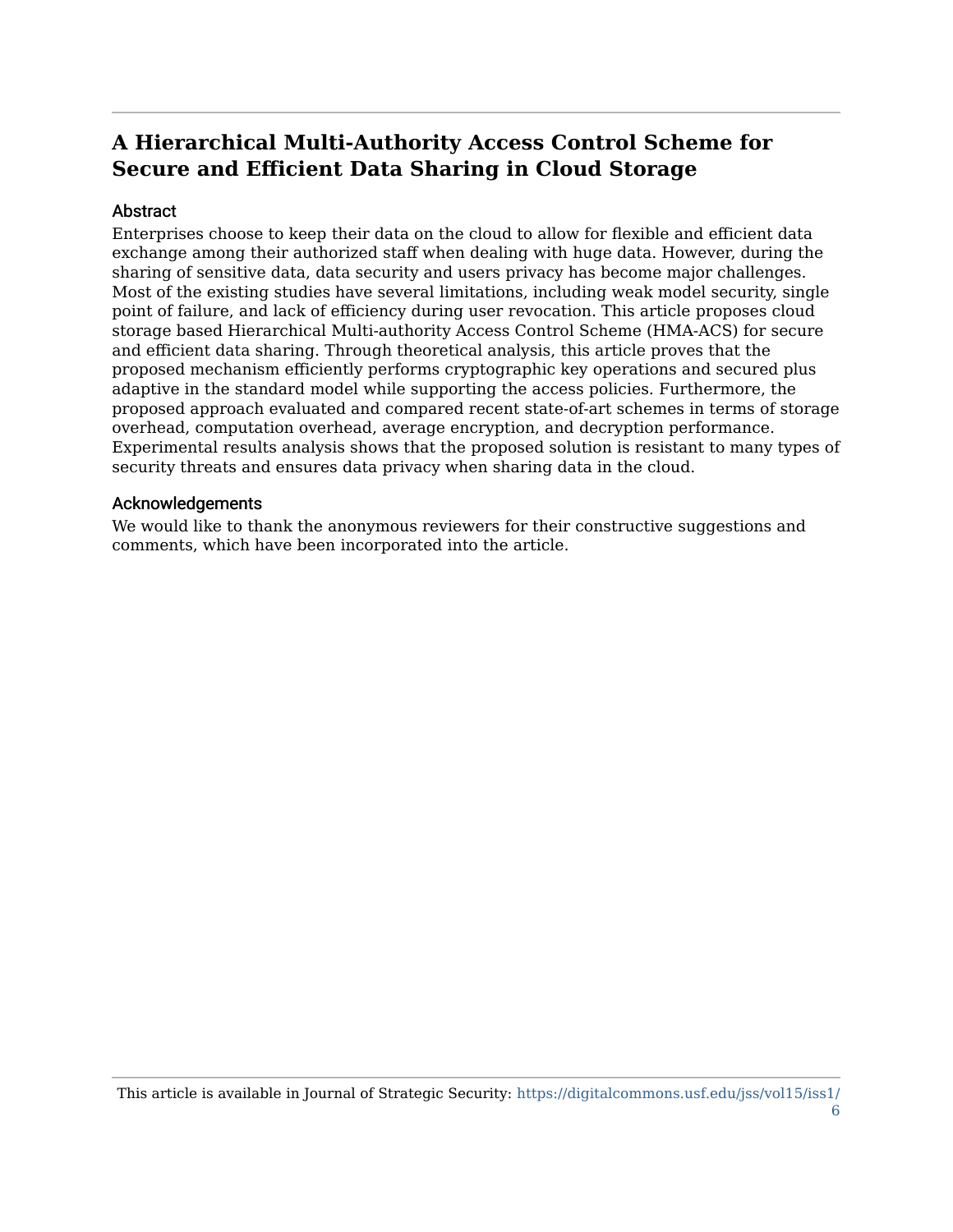# **Introduction**

Virtualization and containerization technologies make it possible for customers with resource constraints to share computational resources and services on demand.<sup>1</sup> In comparison with traditional data storage methods, the cloud computing storage services have increasingly become popular. Many cloud service providers, such as Google Drive, Amazon S3, Microsoft One Drive, and others, have developed in recent years to provide data storage and processing.<sup>2</sup> Users can access and easily recover data utilizing cloud technology at any time and from any location. There are multiple reasons due to which the organization prefers cloud storage services for storing their company data, such as:

- 1. Reduction in financial cost and overload due to renting of storage servers instead of buying;
- 2. Easy sharing of data to the remote users;
- 3. Internet of Things (IoT) devices generates a massive amount of data, which requires a back-end to store it.

Even though cloud offers numerous advantages, still there are a plenty of security challenges that require attention while sharing and storing data in cloud.<sup>3</sup> Because data owners' needs to access and share private data, cloud servers are no more reliable, this makes access control more difficult. The cloud data owners are responsible for determining and controlling access policy. For example, Figure 1 show that in a typical enterprise scenario, where the enterprise manager at level o can access all data of the whole organization. While the Research and Development (R&D) department managers at level 1 authorizes their groups and all their subordinate groups to access the data, as a contrast, the engineers of level departments can only access the data of their own groups.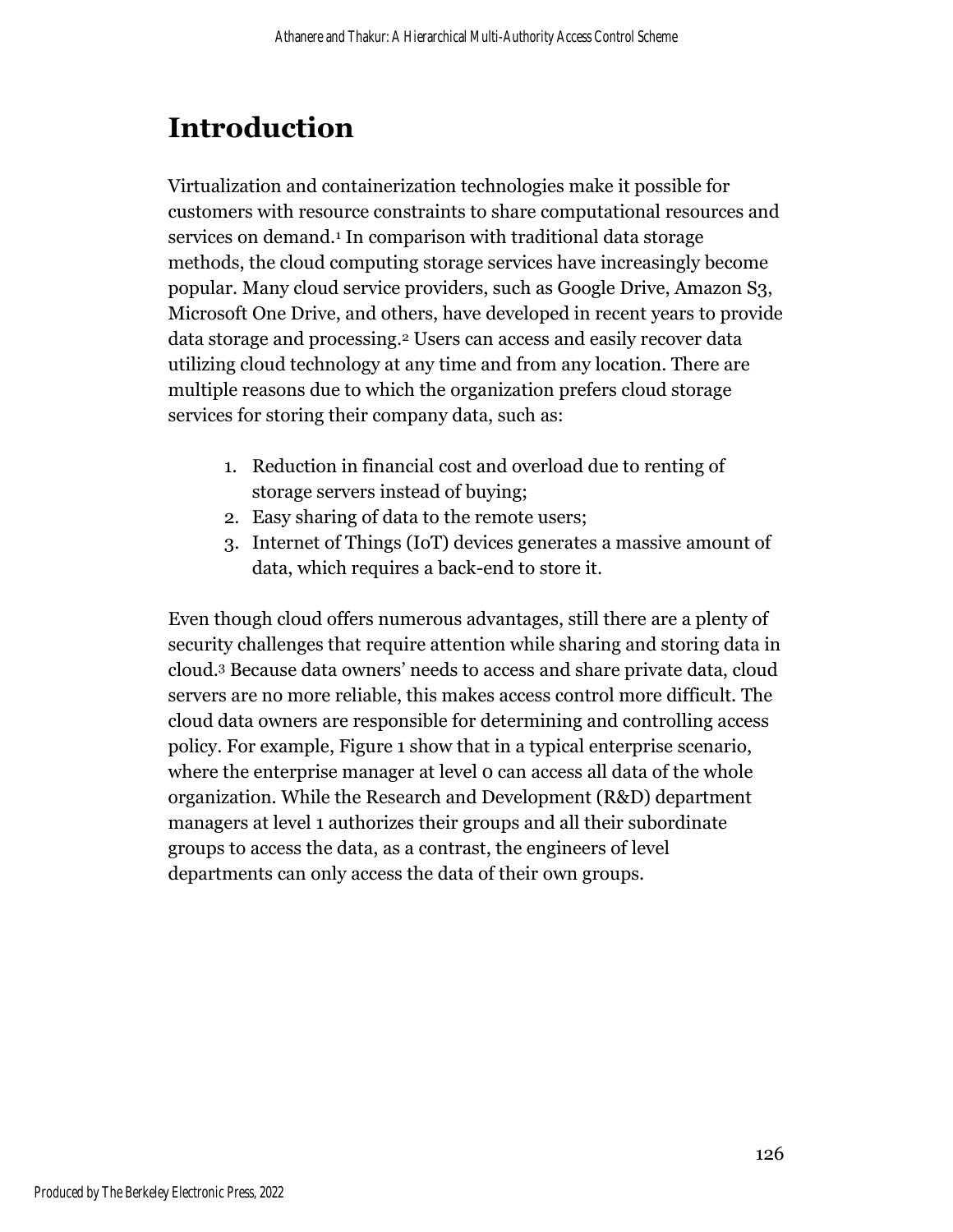

## Figure 1. An Example of Hierarchical Access Control

Source: Author.

Notes. This shows hierarchical organization of users bearing different responsibilities

There have been several recent publications that discuss attributes-based encryption schemes and access control records. To avoid congestion in the central point of the system and possible attacks, this article offers multiauthority access control systems. This framework distributes the computational tasks between different authorities to provide secure and efficient access control. This article mainly focused on three major security concerns particularly.

- 1. Grant data access to only authorized users using efficient key management mechanism;
- 2. Guarantee secure data sharing between the group members, whenever there is a request of upload or download;
- 3. Tasks decentralization between the pools of authorities to avoid the single point failure during data sharing.

## *Motivation*

Existing attribute-based encryption schemes have presented different contributions for the security attacks. However, still the existing schemes are increasing the central authority role and do not capture the dynamic behavior of dynamic users and the level of network threat. As a result, our primary aim is to create a novel hierarchical multi- authority access control for cloud data sharing that is both secure and efficient.<sup>4</sup> The proposed design eliminates the role of the central authority while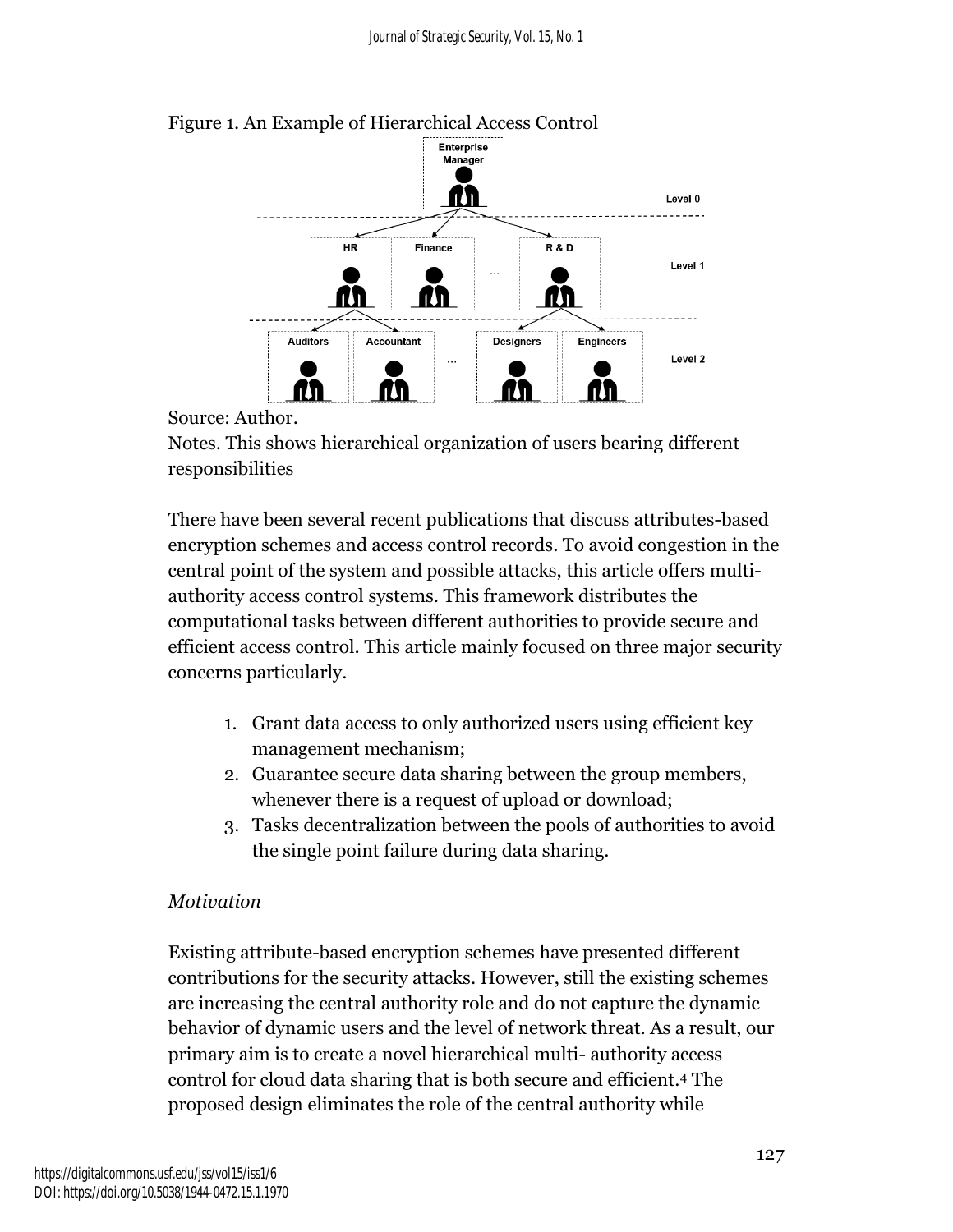continuously monitoring the dynamic behavior of cloud users.

#### *Contribution*

This research article presents a novel hierarchical multi-authority access control mechanism for cloud-based storage data sharing that is much more secure and efficient than traditional access control mechanisms. This article presents a framework of several interoperable algorithms for meeting the basic authorization requirements of multiauthority cloud systems. Here are some of the most significant contributions:

- 1. To avoid the single point failure during data sharing, this article proposes that decentralization of the central authority's functions among the pool of authorities.
- 2. Each domain authority can oversee accepting or denying access requests for a certain group of users.
- 3. This research proposes a secure and robust hierarchical cryptography strategy for data sharing in cloud storage. Also, supports blacklisting a specific group member to ban that member for a predetermined amount of time based on current network threat level.
- 4. Through theoretical and experimental evaluations, this research demonstrates the robustness of proposed approach against different types of security attacks during sharing of data in the cloud environment.

## *Organization*

The article organizes in following manner: Related work compares the proposed schemes with the other existing schemes. The proposed work shows hierarchical multi-authority access control framework and its various algorithms. The experimental setup, scheme implementation, and results analysis are discussed. Finally, in the conclusion and future works are there.

# Related Work

Attribute based encryption provided fine-grained access control in a rapid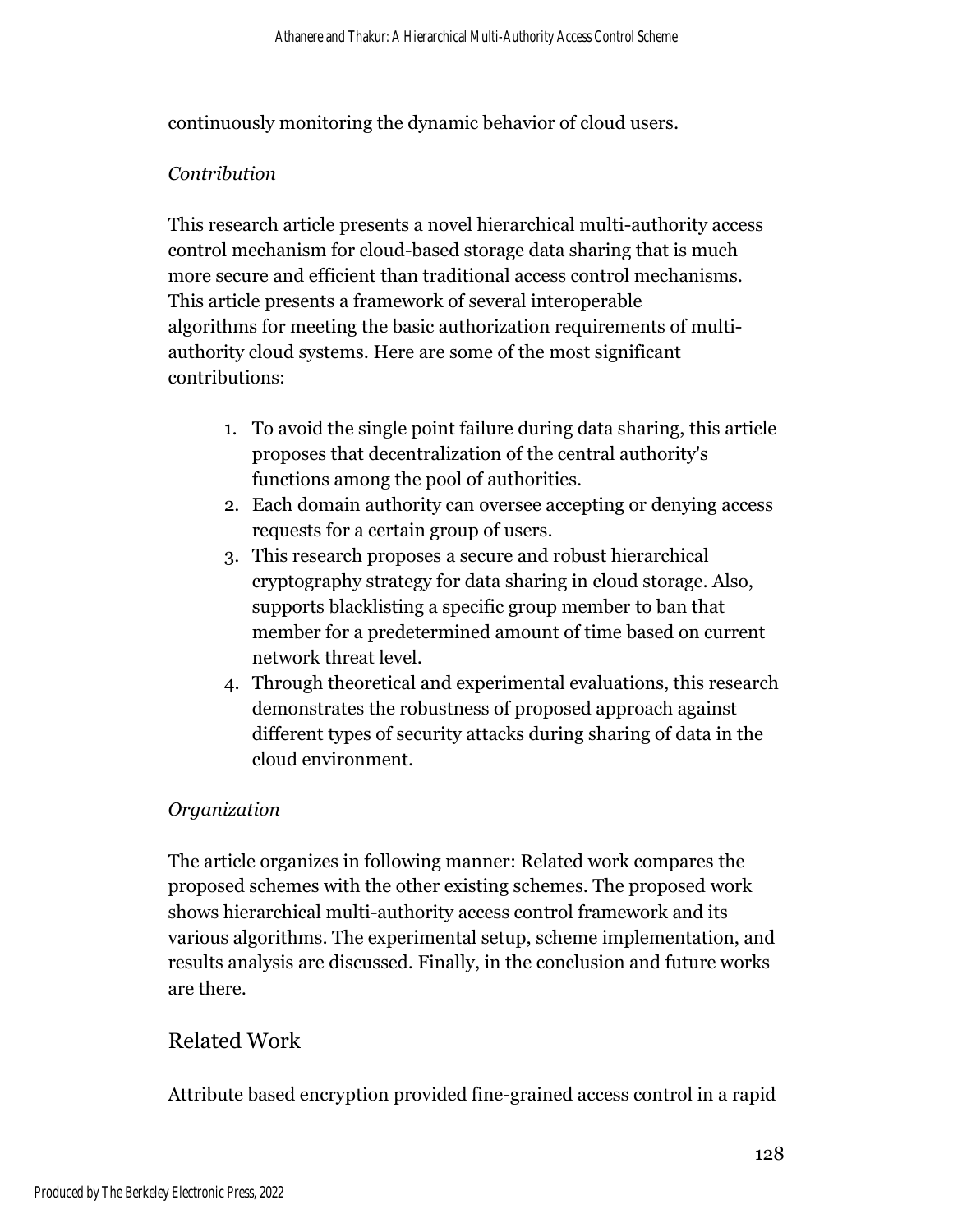and straightforward manner. The access policy is known as Ciphertext-Policy Attribute-Based Encryption (CP-ABE).<sup>5</sup> While using the ciphertextpolicy attribute-based encryption to encrypt a message, only members of the group with access permissions and matching attributes can receive and decrypt the ciphertext. To detect the malware applications in mobile phone, the researchers proposed a technique named as Rough Dorid.<sup>6</sup> The authors proposed an idea of developing the attribute-based encryption approach in resource-constrained devices. Furthermore, Bhushan and Gupta presented a network flow analysis-based approach. In a multimedia cloud context, it identifies and mitigates fraud-related threats.<sup>7</sup> However, present access control techniques have several flaws, such as dealing with collusion attacks to resolve these issues; the researchers further propose some innovative solutions to prevent collusion-based attacks. Designs of several attribute authorities are available. For instance, for wireless body area networks, Shen et al., presented a cloud- integrated light weight certificate less authentication protocol with anonymity.<sup>8</sup> This method ensures that only the network manager has access to the user identity. Zkik et al., have devised a homomorphic encryption-based authentication and confidentiality strategy, as well as a recovery-based approach for enabling secure access for mobile users at the multi-cloud server remotely.<sup>9</sup> This research investigates various attribute authorities considering certain relevant work such as Lewko et al., Li et al., and Jouini et al., all of which mainly dealt with security issues in cloud environments.<sup>10</sup>

Following are three main classes of the existing protocols for group key distribution:

- 1. Centralized method: where single authority handles the entire group.
- 2. Decentralized method: where entire group divides into multiple sub-groups and controlled by their respective subgroup managers.
- 3. Distributed approach: where the group members are in charge for generating the key. The centralized methods are mostly based on the idea of Logical Key Hierarchy (LKH) protocol.

In this approach, a trusted server maintains a hierarchical tree structure. The decentralized approaches divide the group of members into multiple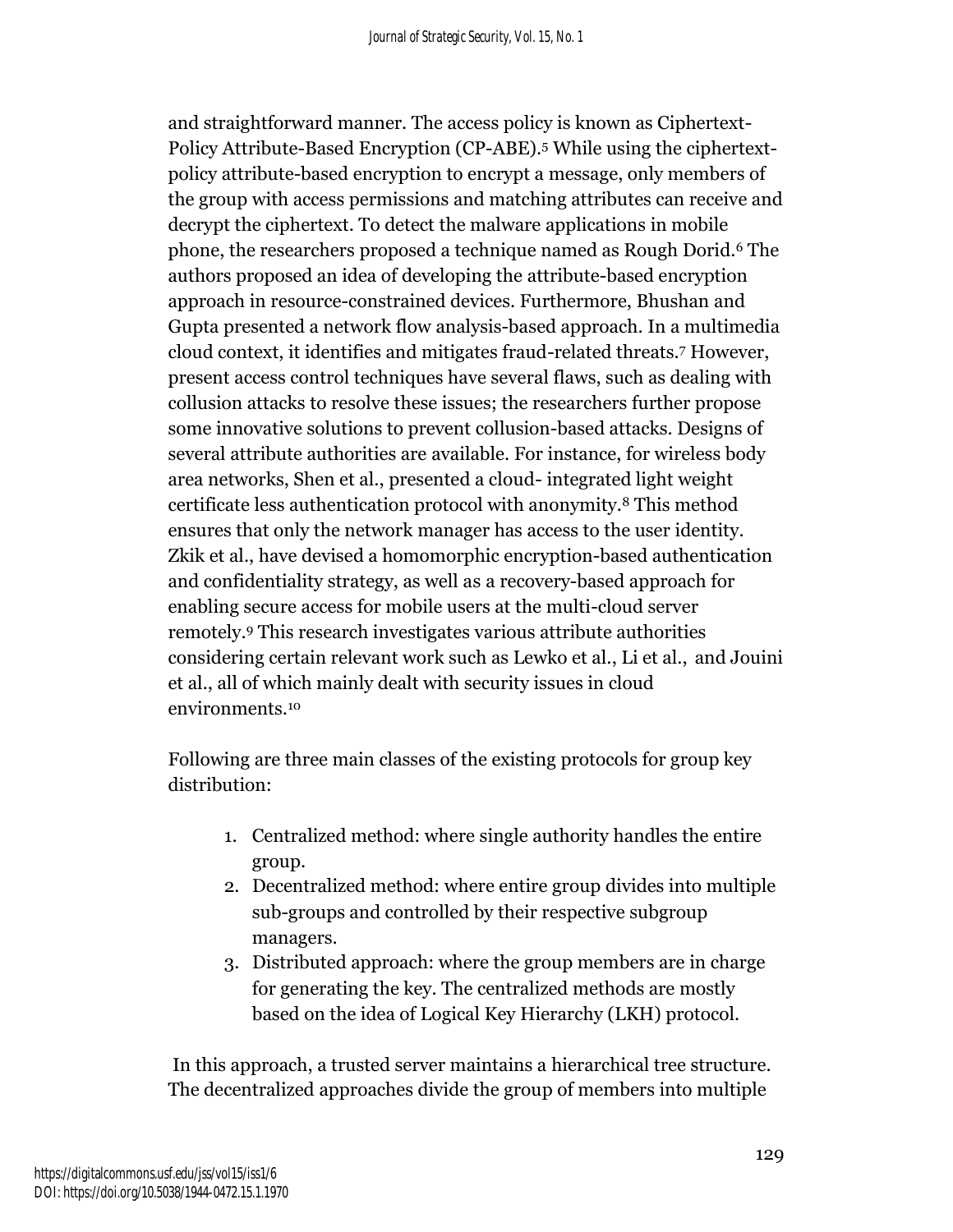tiny groups; an intermediate key distribution server is in charge of each of them.<sup>11</sup> Mitrra et al., proposed an idea of Iolus framework, where the Group Security Agent (GSA) oversees the subgroup.<sup>12</sup>

The ABE technique uses attributes to link with data throughout the encryption process. In a key policy-based attribute-based encryption proposed by Goyal et al., private keys link data and attributes. <sup>13</sup> A mechanism for access control proposed by Nair et al., in this technique, file control and authentication uses public key cryptography for file control, and public key cryptography is for identification.<sup>14</sup> Niu et al., suggested an access control system for cloud environments that allows lightweight devices to securely access resources.<sup>15</sup> Qiu et al., introduced a new key-aggregate encryption-based hierarchical access control system that allows users to share data with any user group in cloud storage.<sup>16</sup> The size of each key in the proposed method is constant and unaffected by the hierarchical user structure's scale. The proposed technique makes key administration more convenient by eliminating the key derivation that is commonly used in existing hierarchical key assignment methods. He et al., presented a hierarchical ciphertext-policy attribute-based encryption algorithm whose access structure is based on linear secret sharing technique to accomplish fine-grained access control of many hierarchical files.<sup>17</sup> They also provided a hierarchical access control mechanism based on attributes (AHAC). When the qualities of a data visitor match a component of the access control structure decrypts the data associated with that part. Experiments reveal that attribute based hierarchical access control has a high level of security and performance. Furthermore, as the number of encrypted data files grows, AHAC's efficiency will become more prominent. Li et al., presented a novel multicast key distribution technique that enables multi-level controllers to oversee a specific group.<sup>18</sup> The suggested technique effectively balances controller activity, improves group key distribution reliability, and allows group members to create dynamic sessions without the usage of controllers.

Praveen et al., presented an efficient multi-authority access system using ABE scheme in cloud storage. The proposed system having an algorithm based on Role Hierarchy Algorithm (RHA) and Hierarchical Access Structure (HAS) to provide privacy and fine-grained access to stored data.<sup>19</sup> The role hierarchy algorithm classified the cloud users into different groups based on assigned attributes. The hierarchical access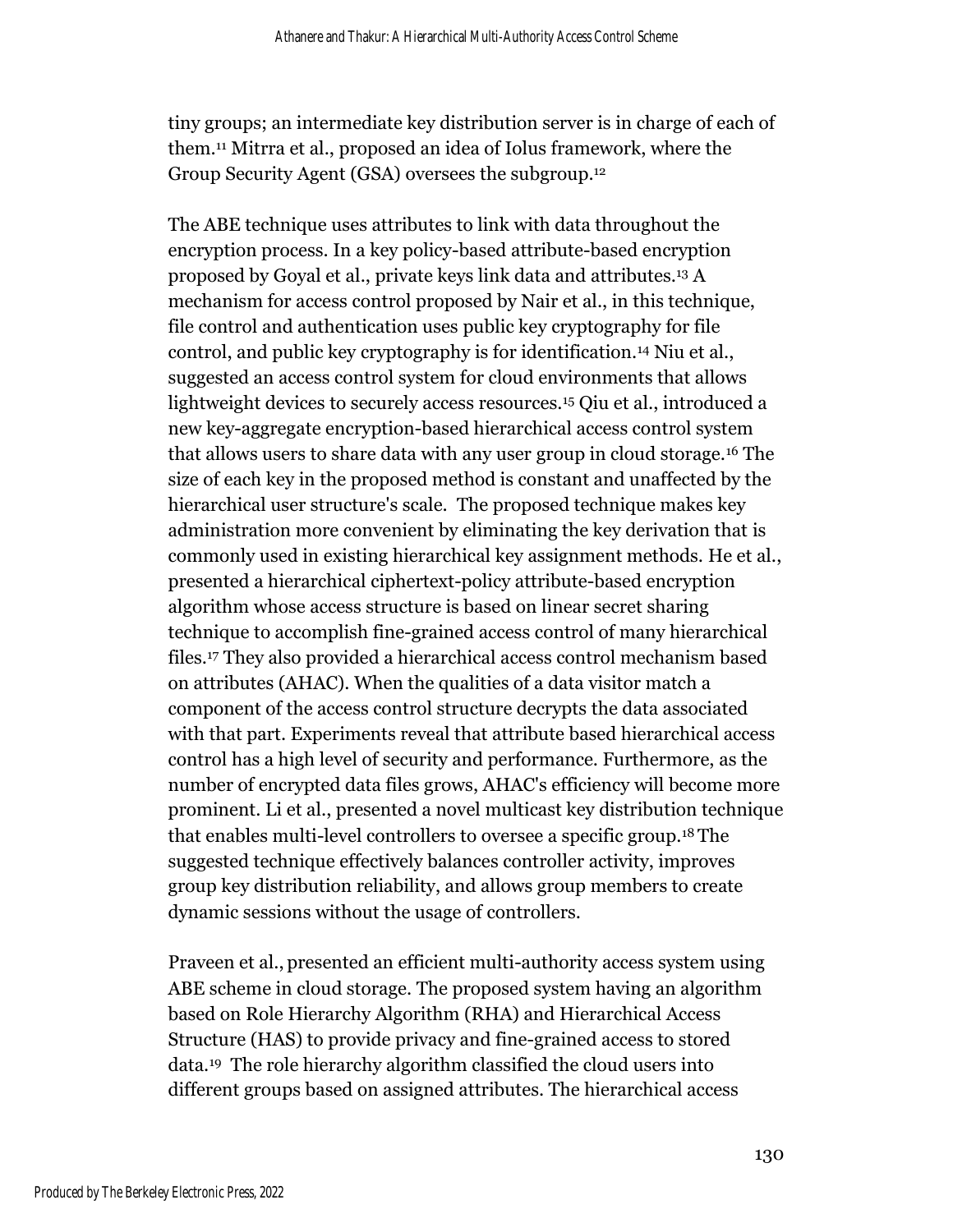structure support to fine grained access through multi-authorities from cloud storage. Huang et al., proposed a secure and efficient data collaboration scheme using attribute-based Encryption and attributebased signature (ABS). <sup>20</sup> This technique allows for fine-grained ciphertext access control and safe data writing operations. Here, our approach uses a full delegation mechanism based on Hierarchical Attribute-Based Encryption (HABE) to relieve the attribute authority of the burden of key management. They also developed a partial decryption and signing construction approach that offloads most of the computing overhead from the user to the cloud service provider. The proposed strategy is secure and efficient, according to the security and performance analyses. Wei et al., presented a cost effective and secure system based on attribute-based encryption scheme for multi-authority access from cloud storage.<sup>21</sup> In this article, they have constructed feature-based ciphertext-policy attributebased encryption. Those features are:

- 1. System does not require the fully trusted central authority.
- 2. Each attribute can dynamically remove any user from its domain.
- 3. Cloud server can update the encrypted data by which users cannot access the previously available data.
- 4. Cipher text and secret keys updated publicly.

# Proposed Work

## *System Model*

The proposed hierarchical multi-authority access control scheme relies on securing cloud storage using multi- authority systems. The proposed scheme encrypts the secret key and distributes it among different domain authorities. The suggested encryption algorithm defines the set of privileged users. The permitted cloud users relate to a user's threshold level to ensure the system's consistency. Figure 2 depicts the overall system model. When it comes to secure data sharing, there are five parties involved: Cloud storage servers, data owners, group members, central authority, and domain authorities. Following subsection describes these entities:

• *Cloud storage servers:* This entity comprises a set of cloud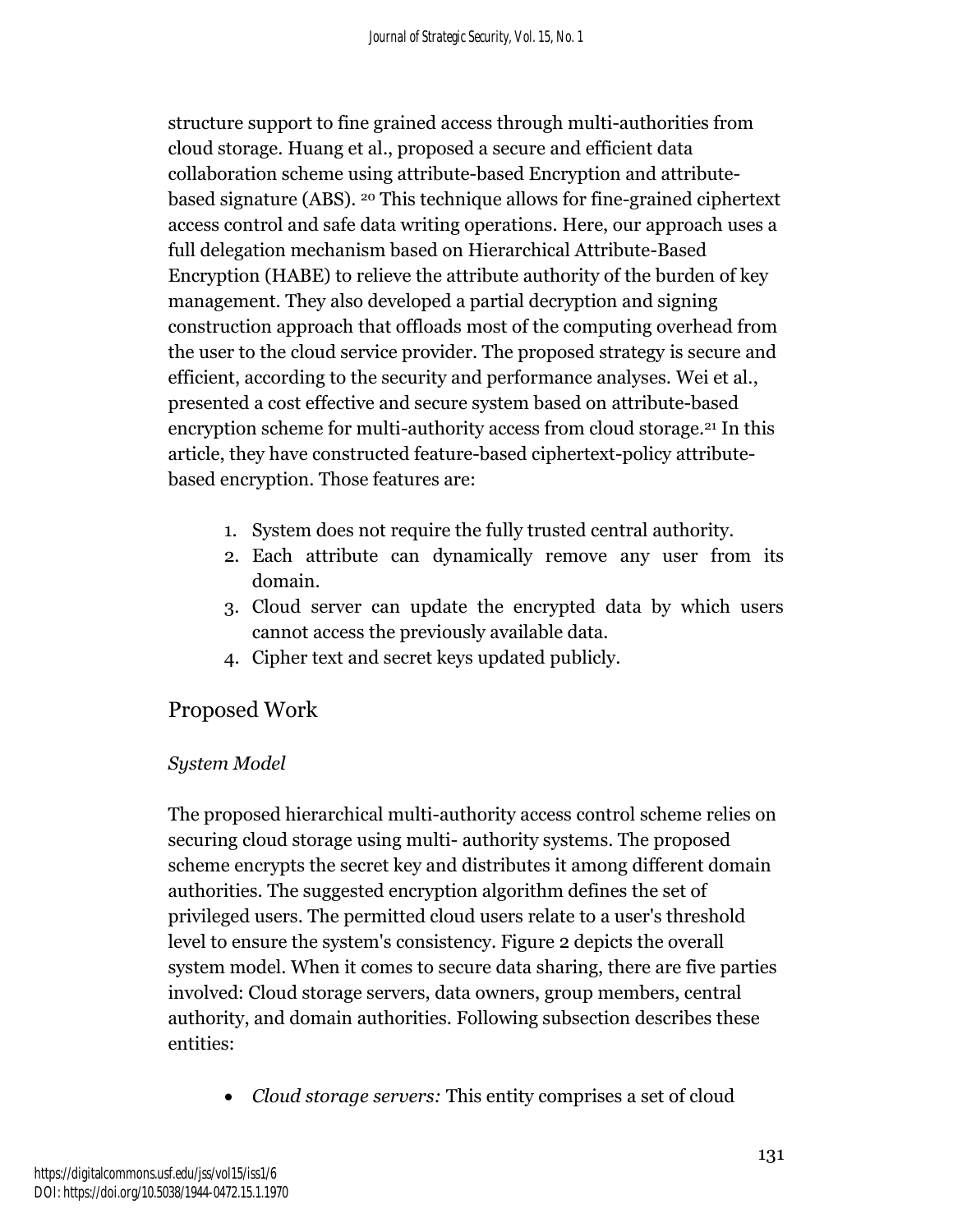storage servers which offer cloud services. These servers have a massive amount of storage capabilities to handle millions of access and storage requests. In order to guarantee security, data is stored in encrypted form on servers. Furthermore, these servers have no legal authority to violate the privacy of data owners.

- *Data owners (DOs):* The owners of the data define their own access policies for each and every file, which are recorded in an access control list (ACL). Before storing or uploading data to cloud storage systems, they encrypt it. To access the public key of authorities, data owners must first communicate with each domain authority in the multi-authority system.
- *Group Members (GMs):* The group members are the users of the organization, who can download the files for access. The group members register with cloud and send their access request using their <member id (GID), File id (FID)>.
- *Central authority (CA):* Central authority has the responsibilities for domain authorities, data owners, and group members. It created a unique identifier (OID) for data owner and a unique authority identifier (AID) for each domain authority. The central authority provides access grants to each requesting group member using a unique member identifier (UID). In addition, based on the network threat level, the central authority applies a blacklisting algorithm to block some of the group members based on their UID and blocked their access for varying predefined period. The length of time varies depending on the severity of the present network threat. Once the blacklisting period has passed, the group member can submit a request to the central authority for data access. The domain authorities then recalculate the requests.
- *Domain authorities (DAx)*: It is a group of cloud storage servers with a lot of computing power that can handle a huge storage of data and related access requests. The servers for cloud storage have no authority over or access to the owner's data. The cloud is a non-privileged third-party system.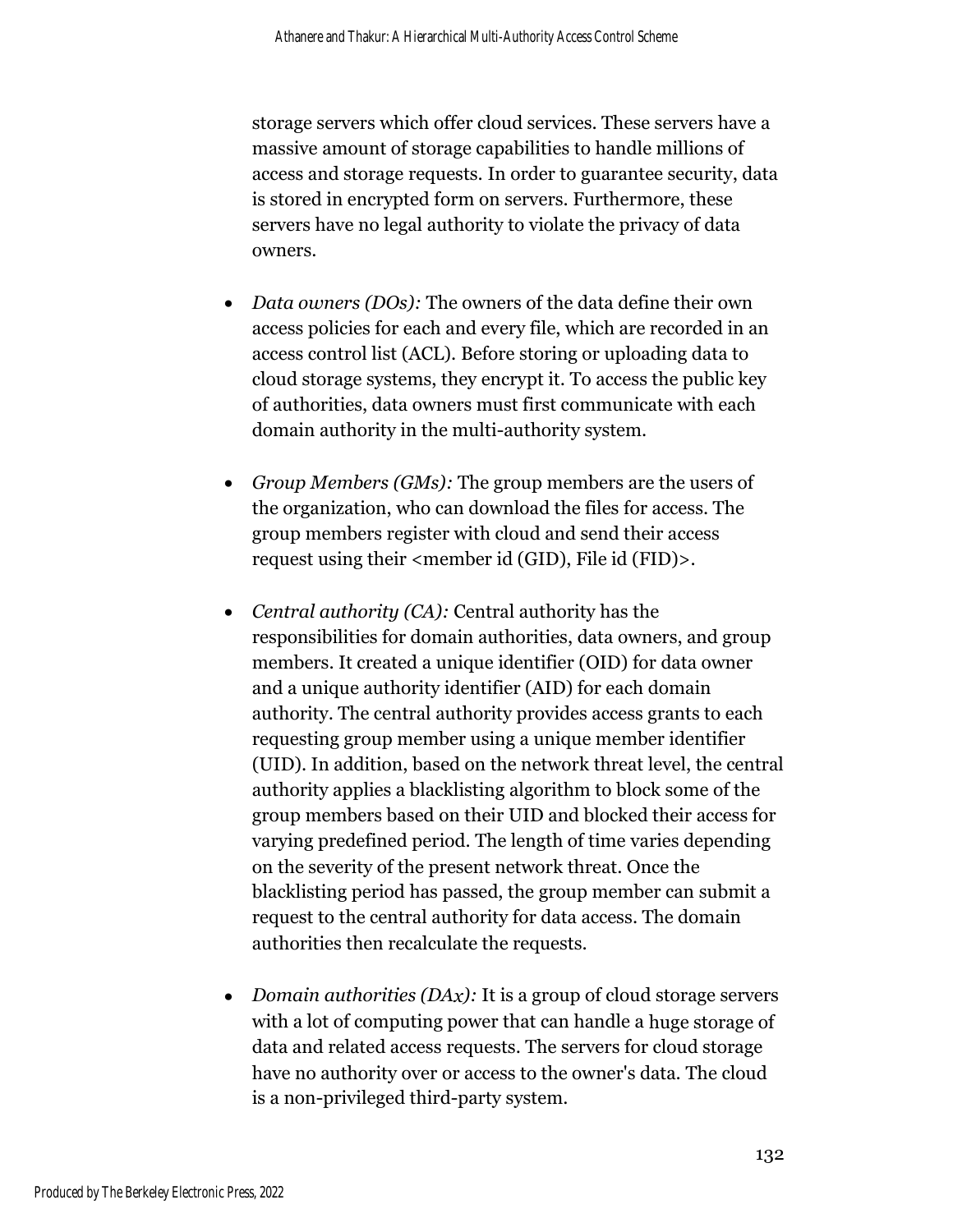# Proposed Scheme

This reduces overall responsibility of central authority. Also, in the proposed approach, each domain authority could play the role of central authority for a set of group members.

There are various steps in our recommended method that must be fulfilled, and they are as follows:

Setup: There are four sub-algorithms in this section:

- *CA-Setup:* This setup involves initialization of central authority and S<sub>0</sub> is shared between the domain authorities. Each service can be provided a weight attribute (wa).
- *UID Setup:* This setup involves generation of unique user identifier for each group user (UID). Each group member must provide the UID to get the secret key.
- *AID Setup:* The central authority assigned each group member a unique domain authority identity (AID). The AID's major job is to keep the security system safe from suspicious or unauthorized domain authorities that have not been verified by the central authority. In addition, each domain authority has a designated prime attribute. This prime property is solely responsible for generating the secret key for the domain authority. The following keys are created.
- *Attribute Secret Key:* A domain authority generates an attribute secret key for its own set of attributes. The members of the group use this secret key as a secret key.
- *Attribute Public Key:* Each domain authority also generates an attribute driven public key for the group members.
- *Key Generation:* Each domain authority will create a secret key along with a public key for each attribute. Domain authorities should be identified by a unique AID. The public key will be given to the data owners and will be used to encrypt their data. The public key, which will be used to encrypt the data, will be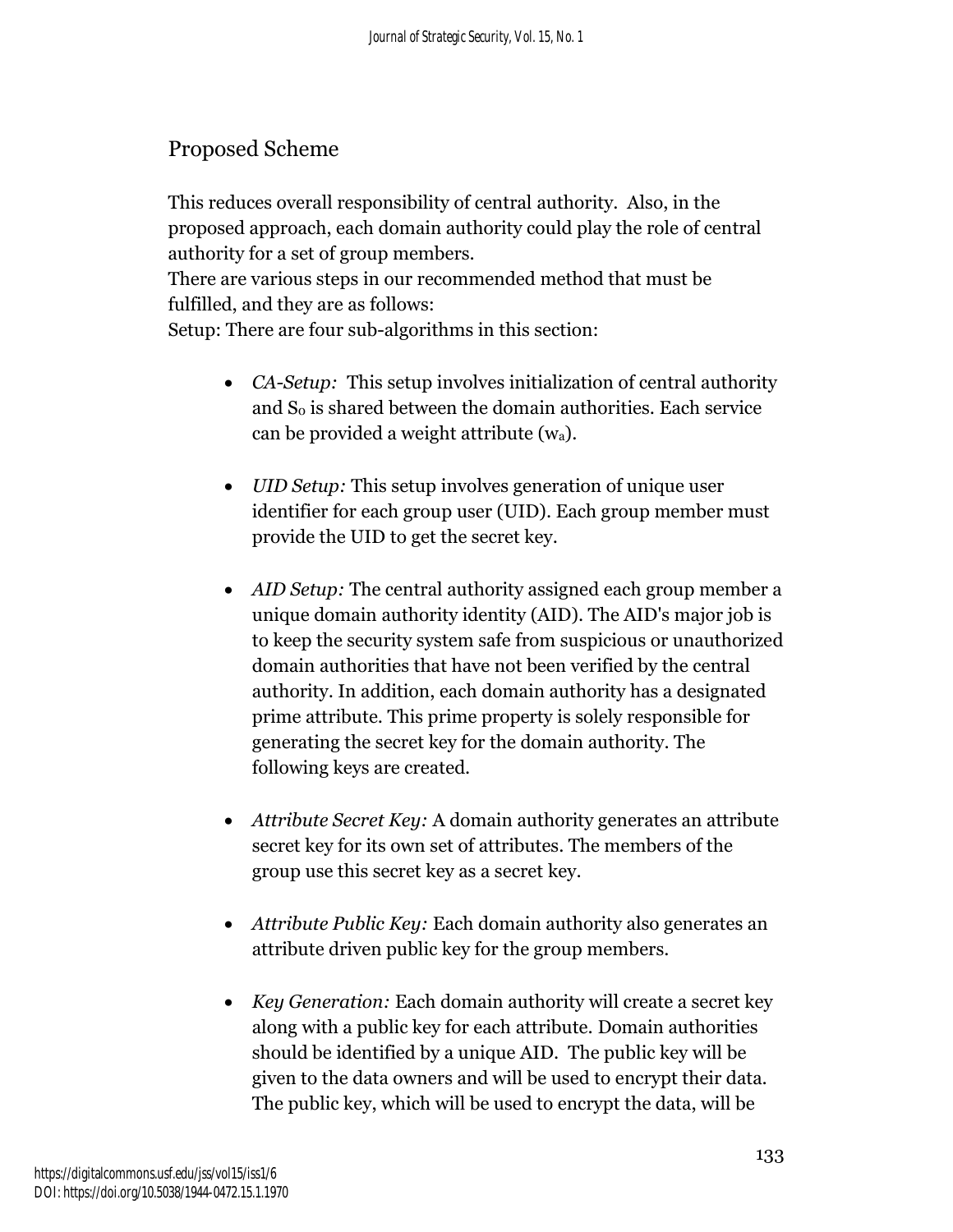given to the data owners. Suggested method selects some public parameters, such as a random value (Z) and a huge prime integer (Q).

Cloud Storage Servers Access Request Encrypted Data **Store/Upload** List of **Blocked Users** UID OID Data Central Authority Owners (DOs)  $(CA)$ Group Members  $(GMs)$ **AID** AID AID AID<sub>.</sub> Domain Domain Authority 1 Authority n  $(DA<sub>1</sub>)$  $(DA_n)$ Domain Domain Authority 2 Authority 3  $(DA<sub>2</sub>)$  $(DA_3)$ Domain Authority PK User Attributes & **Authority SK** 

Figure 2.The Proposed Hierarchical Multi-Authority Cloud System

Source: Author.

Notes. This shows hierarchical organization of Central Authorities to different Domain Authorities to their Member Nodes and related flow of control

> A secret value "s" is allocated to each group member, and a random value "m" is chosen by the members when they join the system. The authority server generates the group key by using the respective member id. The following equation 1 is used to denote the group key formula 'GK':

$$
G_k = \prod_{i=1}^n \left\{ Q + \frac{Z^{s_i \oplus m_i} \mod Q}{s_i \oplus m_i} \right\} + s_k
$$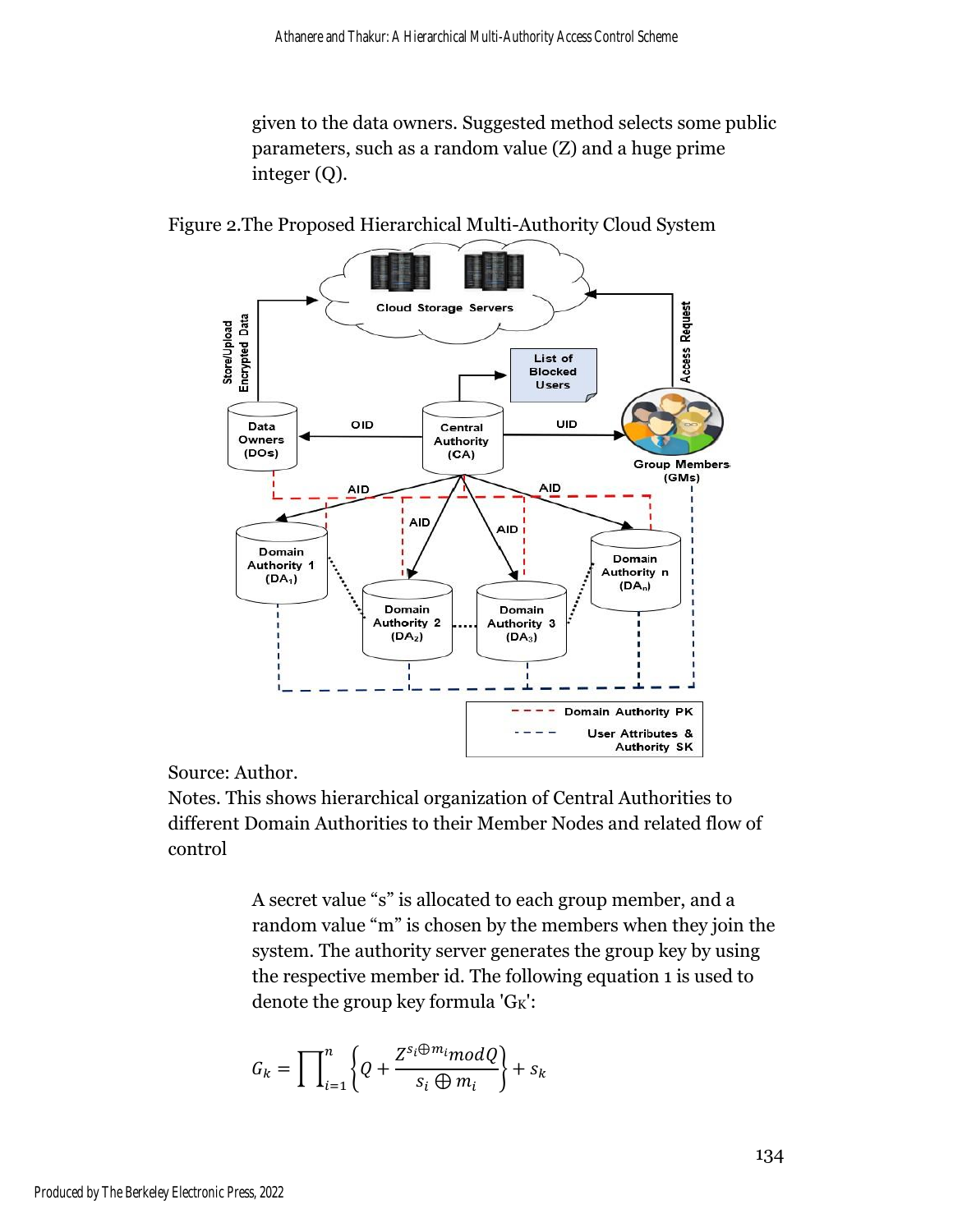The secret values s<sub>i</sub> and m<sub>i</sub> are selected by group members such that  $2 < s_i < Q$ -2 and  $2 < m_i < Q$ -2. For all actions involving the key value, a random secret key is chosen.

- *Encryption:* The entire encryption algorithm converts plain text into ciphertext. The cipher text is the result of this phase  $(C<sub>T</sub>$  is cipher text and  $P<sub>T</sub>$  is plain text). Ciphertext  $C_T = P_T \mod n$
- *Decryption:* Only members of the authorized group are allowed to decipher cipher text. Decryption is a simple process that includes systematic analytics for calculation.  $(C_T)$  is cipher text and  $P_T$  is plain text) Plaintext  $P_T = C_T$  mod n

Figure 3 shows the communication procedure between the cloud storage server and the data owner. Figure 4 depicts the message sharing between the group member and the cloud storage server. Figure 5 shows the message sharing between the data owner and the member of group. Here access control list represented as Access control list. The communication procedure between the Central Authority and member belong to group is depicted in Figure 6.





## Source: Author.

.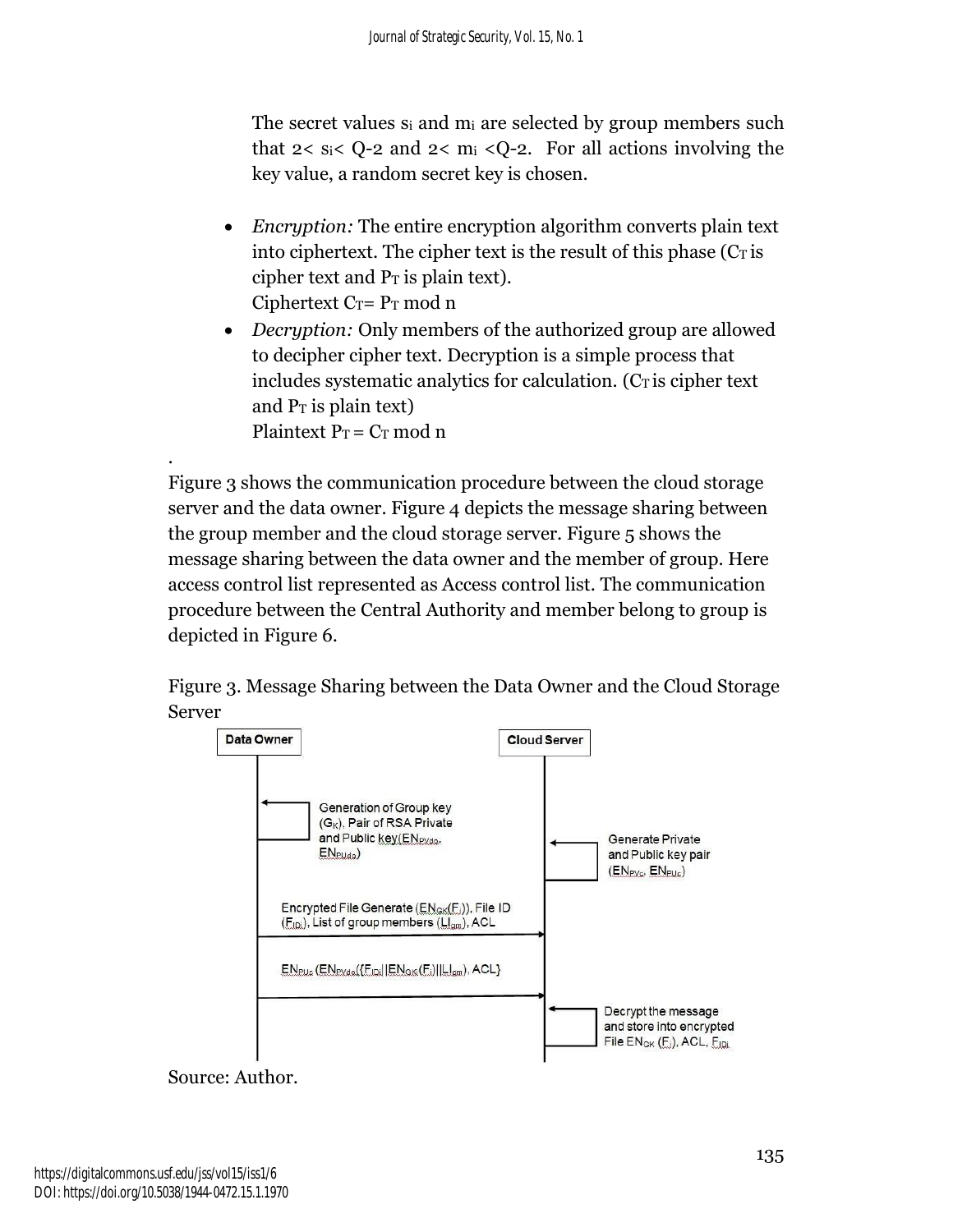



Source: Author.

Figure 5. Message Sharing between the Data Owner and the Group Member



Source: Author.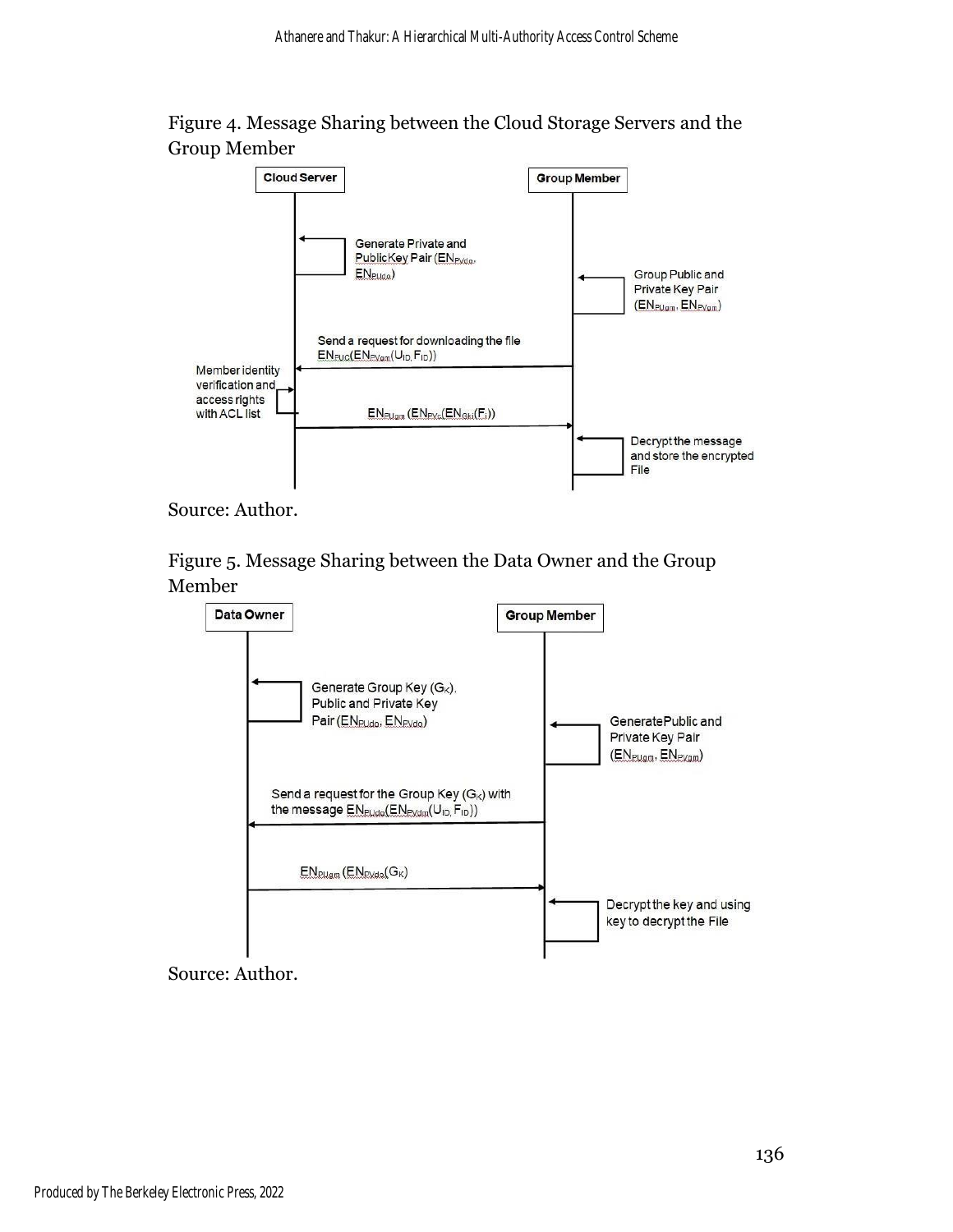

Figure 6. Interaction between the Central Authority and the Member of Group

Source: Author.

# Experimental Results and Analysis

Performance evaluation of this method takes into account both the total number of members as well as the number of members who join or leave the group. Let us assume the size of total group members is denotes as 'l' Then, this computes the total count of members of any group as  $\mathcal{C} = 2^{\text{ht}}$ , where 'ht' denotes the height of member tree with log2l. It further analyzes the performance in terms of encryption & decryption, key generation, and total storage overhead. Table 1 shows the process of encryption and decryption, key generation overhead, and the storage complexity at the central authority server. In case of key generation overhead for group members at the time of joining and leaving phase no message passing required in classical and logical key hierarchy method but in proposed method one message required for leaving phase because of multi-authority control. Similarly, due of authentication restrictions, authority server message overhead is necessary during the joining phase but not during the leaving phase. In encryption and decryption overhead, logical key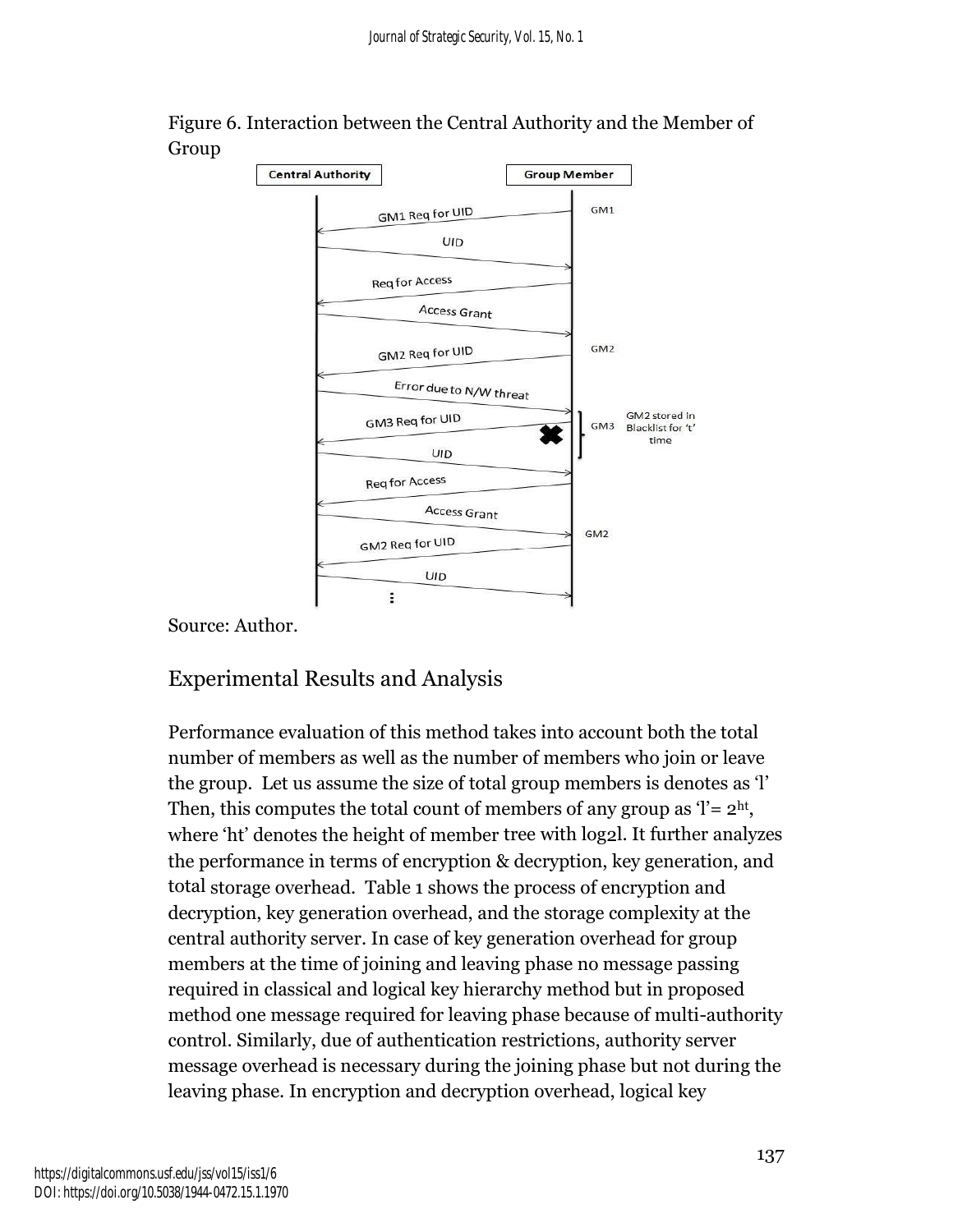hierarchy protocol required more messages as compare to proposed method because logical key hierarchy uses tree structure of group members but proposed method uses tree structure with the concept of domain authority server. The communication overhead between the group members and domain authorities is depends on the product of attributes set from all domain authorities represented by 'UAT<sub>UID</sub>' and total bit length of elements denotes as 'δ' In Table 1 shows the communication overhead analysis for the proposed scheme, while the other schemes do not support the concept of domain authorities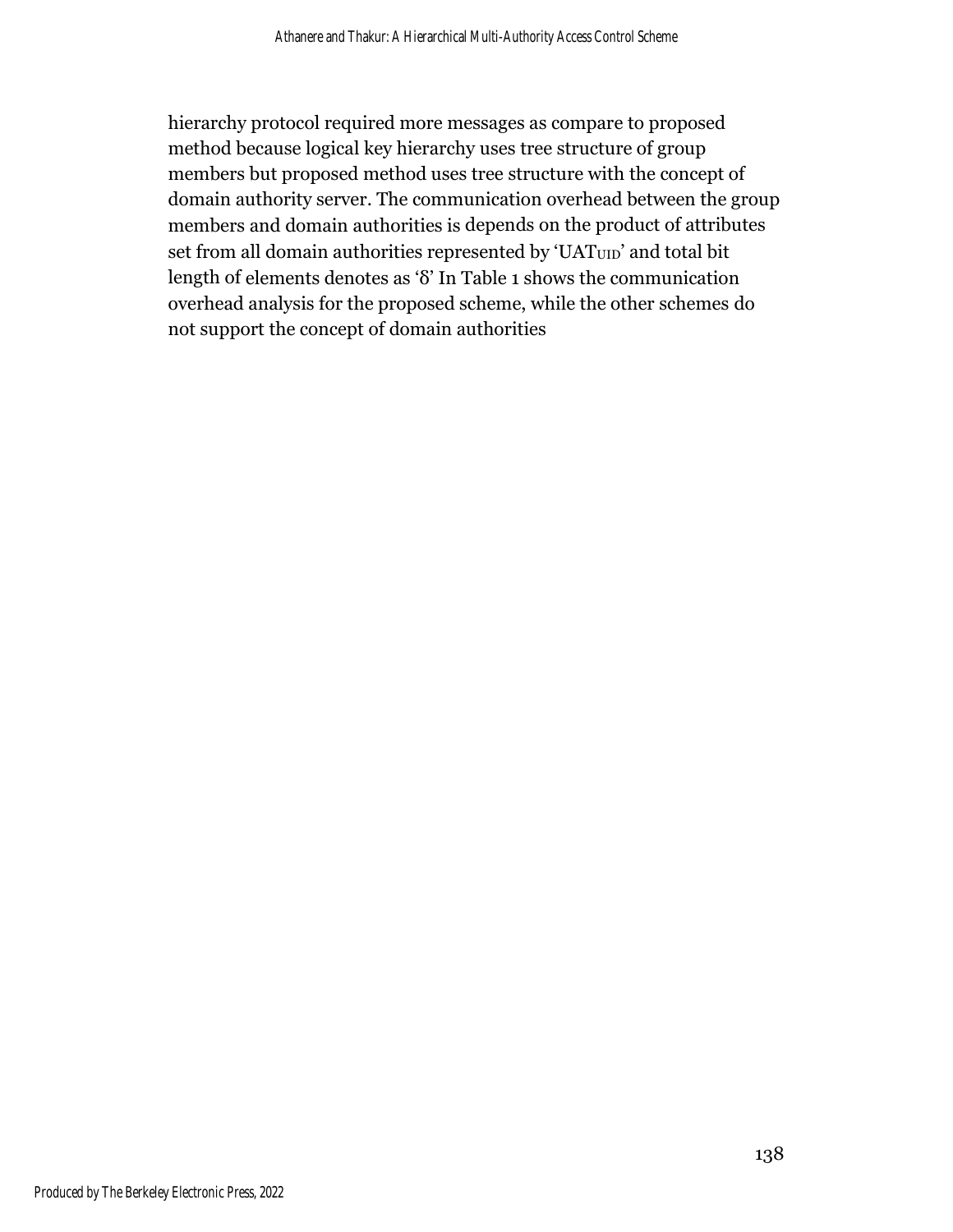| <b>Scheme</b>    | <b>Key Generation Overhead</b> |                                 |                                        |              | Communication Encryption / Decryption Overhead |                           |                     |                  |                  | <b>Total Storage</b><br><b>Complexity</b> |                |
|------------------|--------------------------------|---------------------------------|----------------------------------------|--------------|------------------------------------------------|---------------------------|---------------------|------------------|------------------|-------------------------------------------|----------------|
|                  |                                |                                 |                                        |              | Overhead                                       |                           |                     |                  |                  |                                           |                |
|                  |                                |                                 | Member Node of Authority Server Domain |              |                                                | <b>Authority</b>          | Member              | <b>Authority</b> | <b>Member</b>    | <b>Authority</b>                          | <b>Member</b>  |
|                  | Group                          |                                 |                                        |              | <b>Authorities to</b>                          | <b>Server</b>             | Node of             | <b>Server</b>    | Node of          | Server                                    | Node of        |
|                  |                                |                                 |                                        |              | <b>Group Members</b>                           |                           | Group               |                  | Group            |                                           | Group          |
|                  |                                | Joining Leaving Joining Leaving |                                        |              |                                                | Joining                   | <b>Leaving</b>      | <b>Joining</b>   | Leaving          |                                           |                |
|                  | <b>Phase</b>                   | <b>Phase</b>                    | <b>Phase</b>                           | <b>Phase</b> |                                                | <b>Phase</b>              | <b>Phase</b>        | <b>Phase</b>     | <b>Phase</b>     |                                           |                |
| <b>Classical</b> | $\Omega$                       | $\Omega$                        | $\overline{2}$                         |              | Not Supported                                  | $\overline{2}$            | $l-1$               |                  |                  |                                           | $\overline{2}$ |
| <b>LKH</b>       | $\Omega$                       | $\mathbf{O}$                    | log <sub>2</sub>                       | $log2l-1$    | Not Supported                                  | $3.$ log <sub>2</sub> $l$ | 2. log <sub>2</sub> | log <sub>2</sub> | log <sub>2</sub> | 2 <sup>1</sup>                            | $log2l+1$      |
| Proposed         | $\Omega$                       |                                 | log <sub>2</sub>                       | $\mathbf 0$  | UATUID  δ                                      | $log2l+1$                 | $log2l-1$           |                  | $\mathbf 0$      | 2 <sub>l</sub>                            | $log2l+1$      |

#### Table 1.Analysis of Key Generation for Joining and Leaving Phase in terms of Time and Space Complexity

Source: Author.

Notes. This table is comparatives summary of classical method, Logical key Hierarchy approach and proposed scheme on Quality-of-Service parameters like Key Generation Overhead, Communication overhead, Encryption Decryption Overhead and Storage Overhead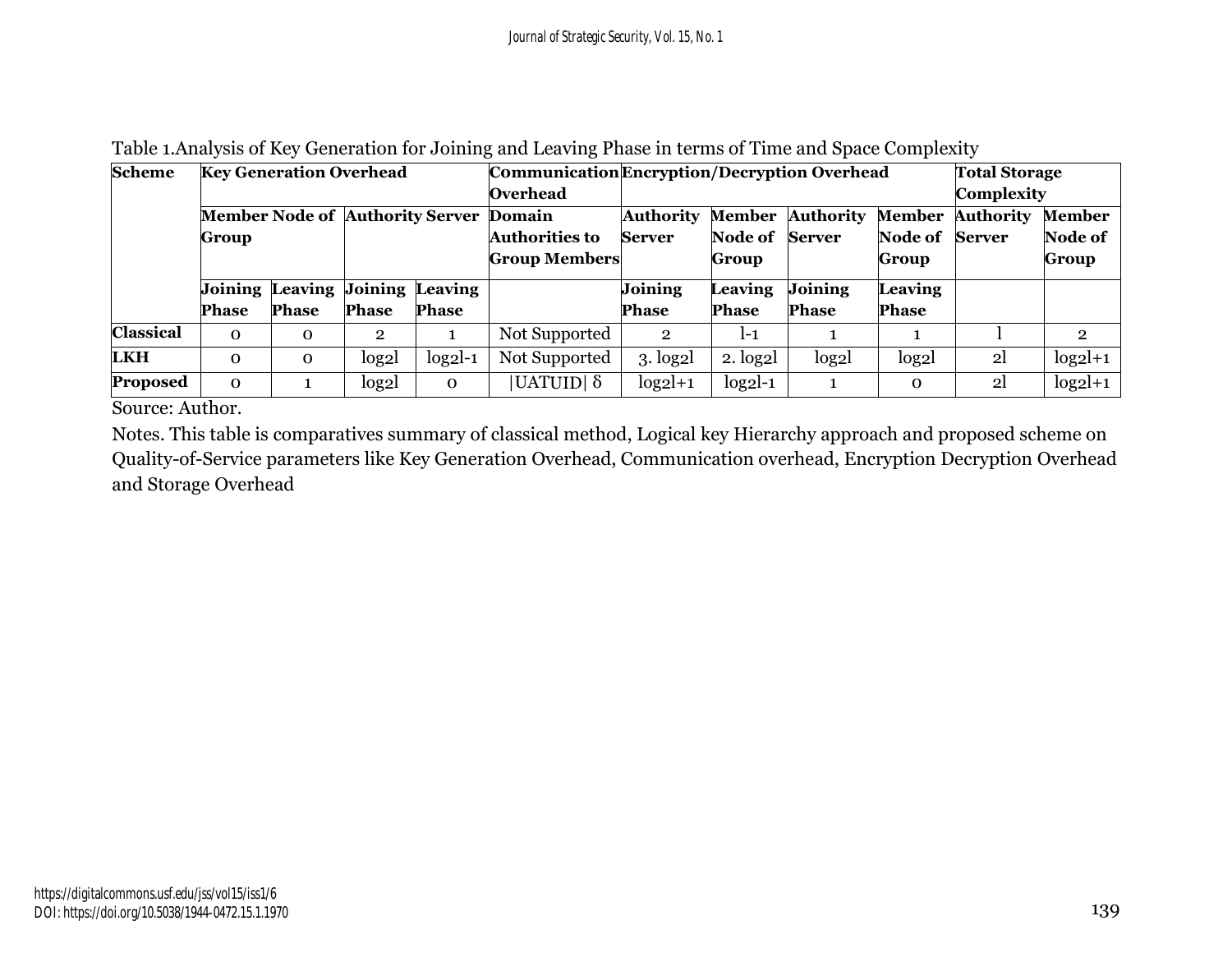

Figure 7. Server-side Key Generation during the Operation of new Joining



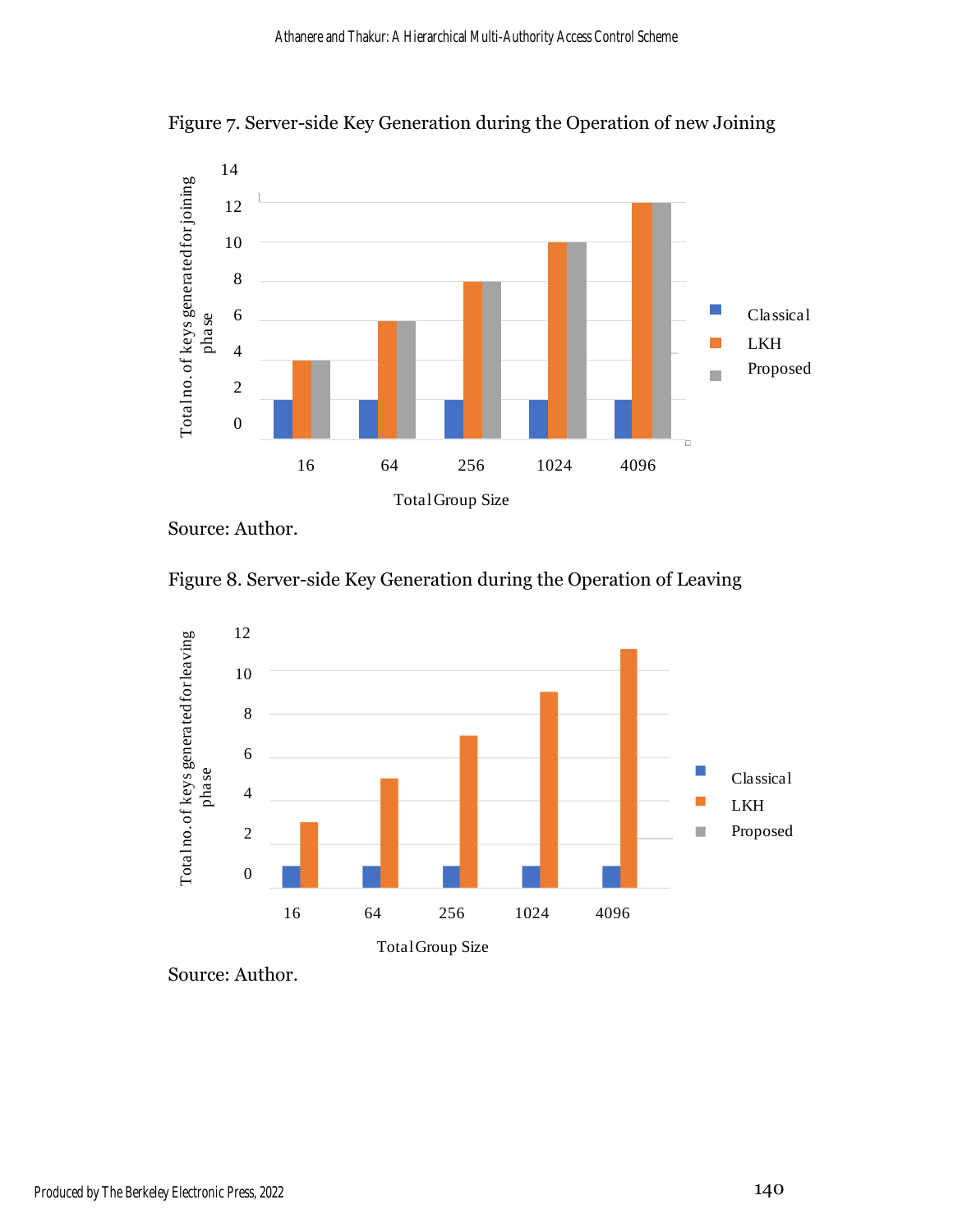

Figure 9. Authority Server-side Storage Overhead during Joining Phase

Figure 10. Group Member Node-side Storage Overhead



Source: Author.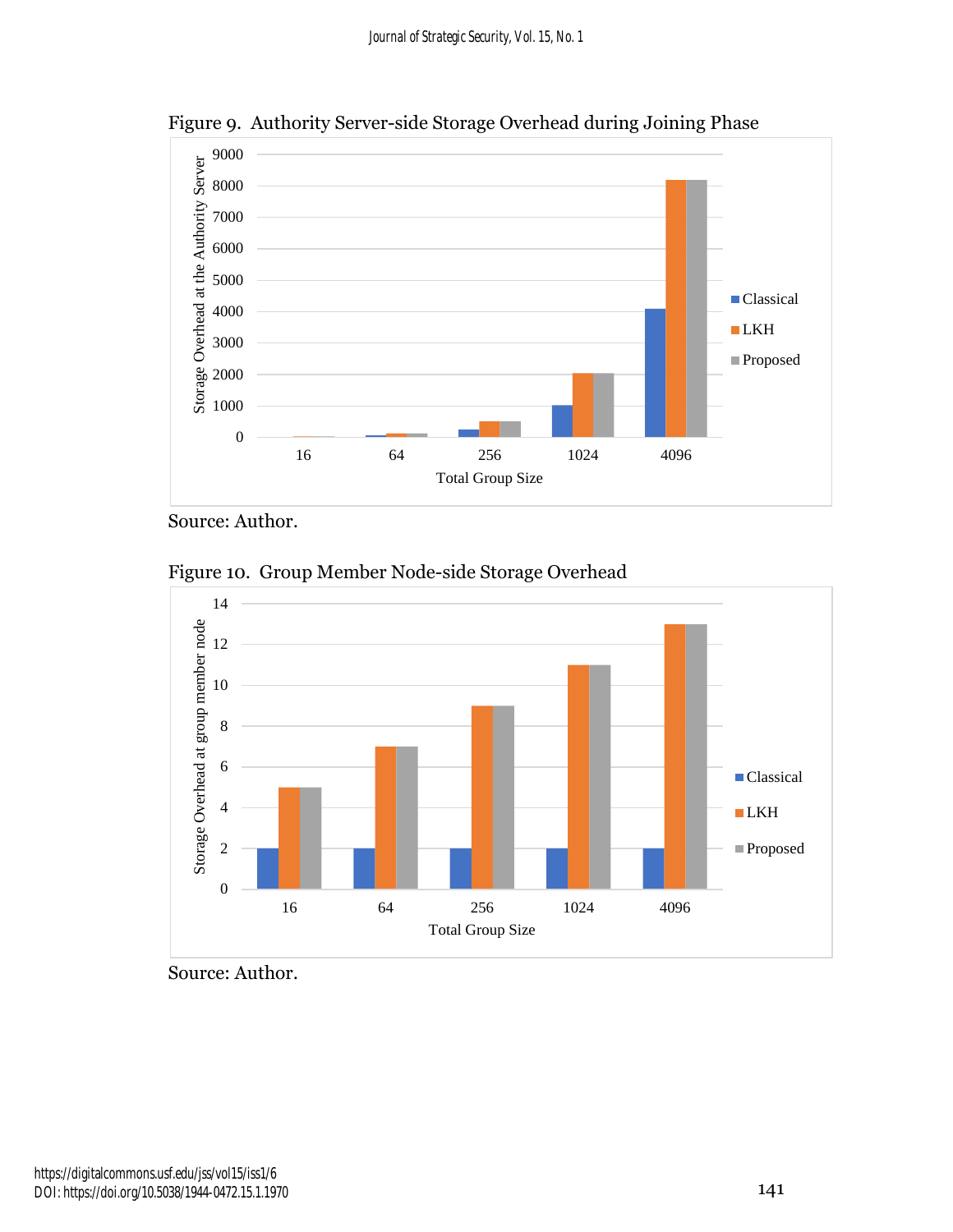

Figure 11. Authority Server-side Encryption analysis during Joining Phase





Source: Author.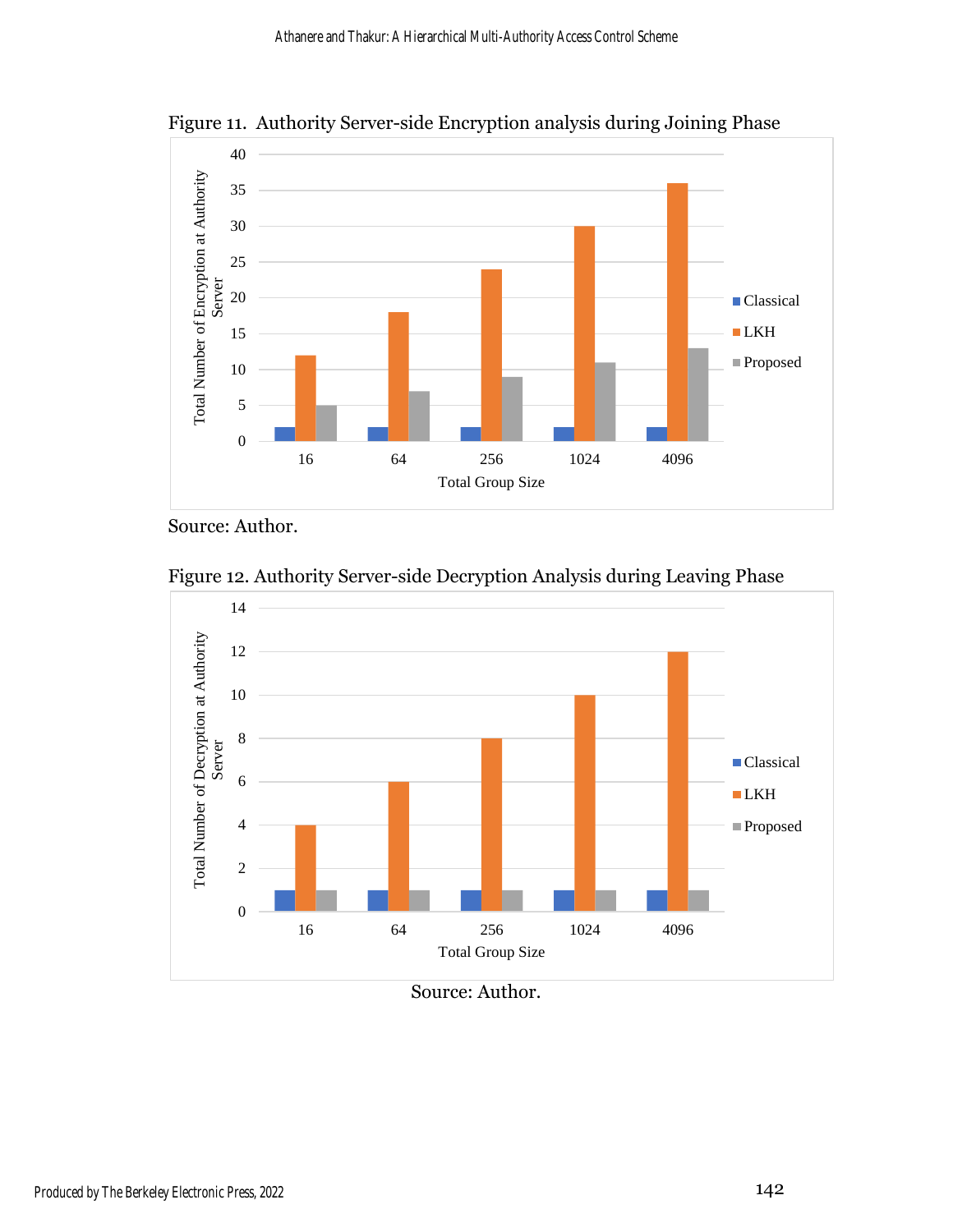

Figure 13. Group Member Node-side Encryption Analysis during Joining Phase





Source: Author.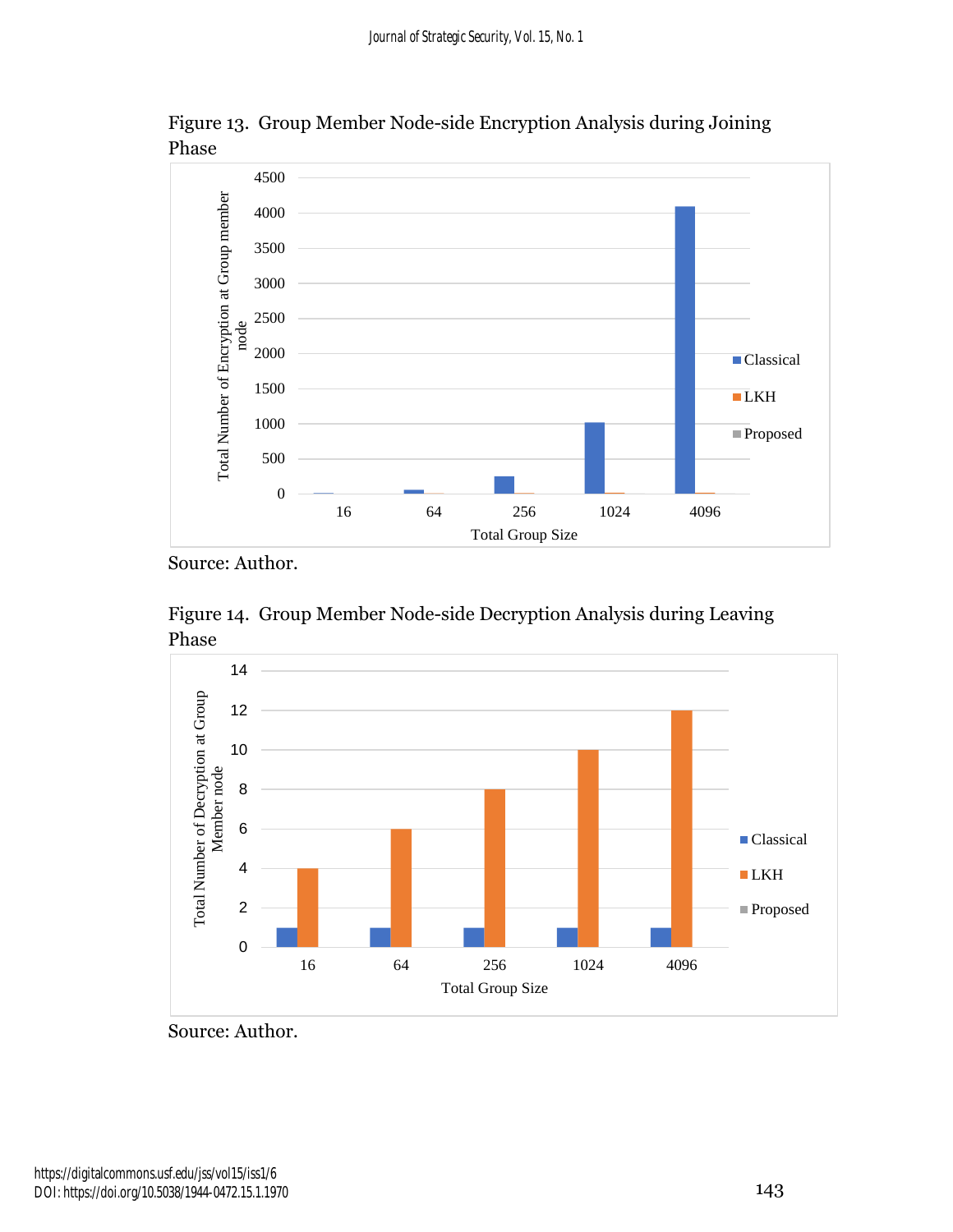

Figure 15. Communication Overhead Analysis between Group Members to Domain Authority

# Conclusion & Future Work

This article presents a new secure and efficient hierarchical multiauthority access control scheme for data sharing in cloud storage. The intention of suggested framework is to address a variety of challenges that arise during data sharing in cloud storage. The proposed scheme achieved following key objectives.

- 1. To prevent becoming a central point of failure, tasks decentralization of central authority between the pools of authorities has done.
- 2. The concept of blacklisting a specific group member has-been proposed to block the member for a predetermined length of time based on current network threat level.
- 3. Testing findings show that the proposed technique efficiently evaluates cloud users access requests.

The future work of proposed approach is based on linking the permission

Source: Author.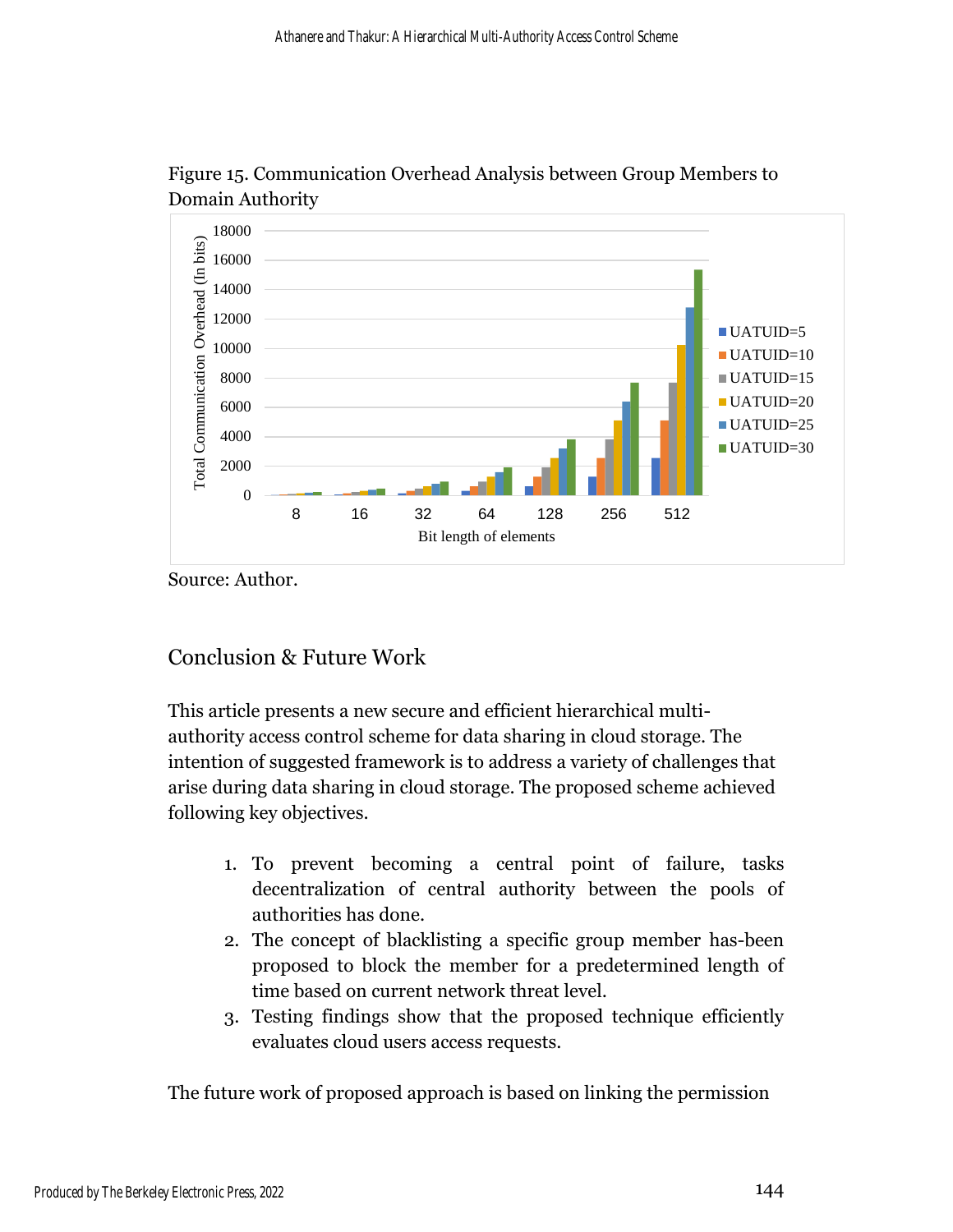of each group member to a threshold range. This threshold range is based on the current threshold level of the group member. Assigning for a specific period and re-evaluate on the time-period expiration. In future, it is possible to achieve a dynamic threshold-based vector to revoke the ticker for users at various stages of permission, depending on the amount of network hazard.

## Endnotes

<sup>1</sup> Mustaque Ahamad, "Multicast Communication in Distributed Systems*,*" (*IEEE Computer Society*, 1990).

<sup>2</sup> Heba K. Aslan, "A scalable and distributed multicast security protocol using a subgroup key hierarchy," *Computers & Security* 23 (2004): 320-329, doi:10.1016/j.cose.2003.11.003; Yacine Challal and Hamida Seba, "Group Key Management Protocols: A Novel Taxonomy," *International Journal of Computer and Information Engineering* 2 (2008): 3620 – 3633, doi.org/10.5281/zenodo.1077968; Lawrence Harte, "Introduction to Data Multicasting, IP Multicast Streaming for Audio and Video Media Distribution," (*Fuquay-Varina: Althos Publishing 2008*).

<sup>3</sup> Nicolas Bonmariage and Guy Leduc. "A survey of optimal network congestion control for unicast and multicast transmission," *Computer Networks* 50 (2006): 448- 468,doi:10.1016/j.comnet.2005.04.015; Kin Ching Chan and S.H. Gary Chan, "Key management approaches to offer data confidentiality for secure multicast," *IEEE Network* (October 2003): 1730-9,https://doi.org/10.1109/MNET.2003.1233915

<sup>4</sup> Jiannong Cao, Lin Liao and Guojun Wang, "Scalable key management for secure multicast communication in the mobile environment," *Pervasive and Mobile Computing* 2 (2006): 187-203. doi:10.1016/j.pmcj.2005.11.003.

<sup>5</sup> Amit Sahai, Brent Waters. "Fuzzy Identity-Based Encryption," Advances *in Cryptology – EUROCRYPT Lecture Notes in Computer Science*, ed. R Cramer (Heidelberg: Springer Berlin 2005); John Bethencourt, Amit Sahai and Brent Waters, "Ciphertext-Policy Attribute-Based Encryption," in *IEEE Symposium on Security and Privacy* (2007): 321-334, doi: 10.1109/SP.2007.11; Amit Sahai, Brent Waters "Ciphertext-Policy Attribute-Based Encryption: An Expressive, Efficient, and Provably Secure Realization," in *Lecture Notes in Computer Science, Public Key Cryptography* – PKC 2011 ed. Catalano Dario Fazio Nelly, Gennaro Rosario, Nicolosi Antonio (Heidelberg :Springer, Berlin 2011), https://doi.org/10.1007/978-3-642-19379-8\_4.

<sup>6</sup> Riad Khaled, and Lishan Ke. "RoughDroid: Operative Scheme for Functional Android Malware Detection," *Security and Communication Networks* (September 20, 2018): 1– 10, doi:10.1155/2018/8087303.

<sup>7</sup> Kriti Bhushan and Brij Gupta, "Network flow analysis for detection and mitigation of Fraudulent Resource Consumption (FRC) attacks in multimedia cloud computing," *Multimedia Tools and Applications* 78(February 2019): 4267–4298, https://doi.org/10.1007/s11042-017-5522-z.

<sup>8</sup> Shen Jian, Gui Ziyuan, Ji Sai, Shen Jun, Tan Haowen, and Tang Yi, "Cloud-aided lightweight certificate less authentication protocol with anonymity for wireless body area networks,*" Journal of Network and Computer Applications* 106 (March 2018): 117-123, [https://doi.org/10.1016/j.jnca.2018.01.003.](https://doi.org/10.1016/j.jnca.2018.01.003)

<sup>9</sup> Karim Zkik, Ghizlane Orhanou and Said El Hajji, "Secure mobile multi cloud architecture for authentication and data storage," *International Journal of Cloud Applications and Computing (IJCAC)*, 7 (2017): 62–76[,](https://doi.org/10.4018/IJCAC.2017040105) [https://doi.org/10.4018/IJCAC.2017040105.](https://doi.org/10.4018/IJCAC.2017040105)

<sup>10</sup> Allison Lewko, Brent Waters, "Decentralizing Attribute-Based Encryption," Lecture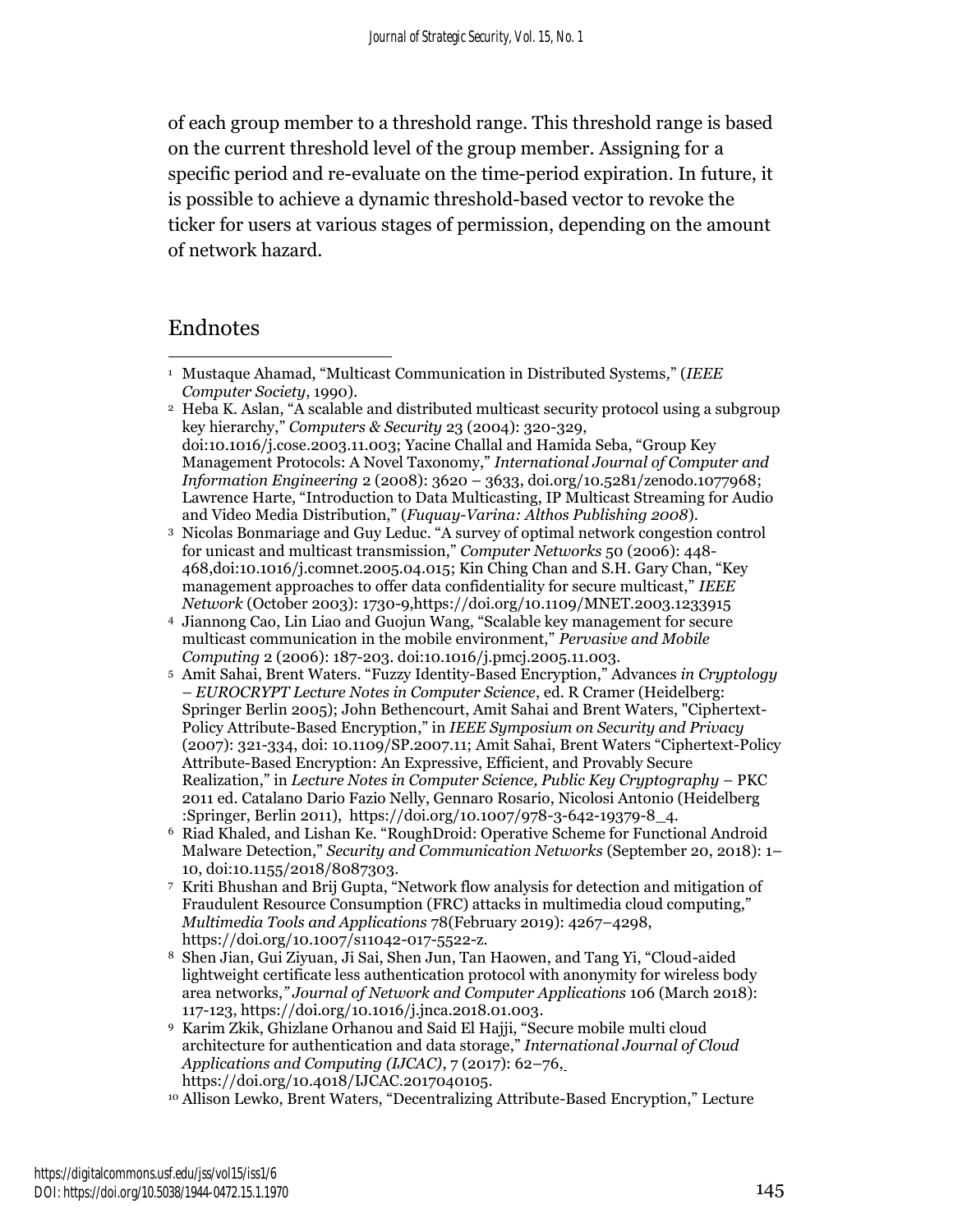*Notes in Computer Science* ed. Paterson K.G. (Heidelberg: Springer Berlin 2011),https://doi.org/10.1007/978-3-642-20465-4\_31; Li Jin, Xiaofeng Chen, Sherman S. M. Chow, Qiong Huang, Duncan S. Wong and Zheli Liu, "Multi-authority fine-grained access control with accountability and its application in cloud," *Journal of Network and Computer Applications* 112 (June 2018): 89-96, [https://doi.org/10.1016/j.jnca.2018.03.006;](https://doi.org/10.1016/j.jnca.2018.03.006) Mouna Jouini and Latifa Ben Arfa Rabai, "A Security Framework for Secure Cloud Computing Environments," International *Journal of Cloud Applications and Computing* 6 (July 2016): 32-44, doi:10.4018/IJCAC.2016070103 <sup>11</sup> Zhang Jun, Zhou Yu, Ma Fanyuan, Gu Dawu and Bai Yingcai, "An extension of secure group communication using key graph", *Information Sciences*, 176(2006): 3060-3078, [https://doi.org/10.1016/j.ins.2005.12.008.](https://doi.org/10.1016/j.ins.2005.12.008) <sup>12</sup> Suvo Mittra, "Iolus: a framework for scalable secure multicasting," *ACM SIGCOMM Computer Communication Review,* 27(1997) 277–288, [https://doi.org/10.1145/263105.263179.](https://doi.org/10.1145/263105.263179) <sup>13</sup> Vipul Goyal, Omkant Pandey, Amit Sahai A, Brent Waters, "Attribute-based encryption for fine-grained access control of encrypted data," *CCS '06: Proceedings of the 13th ACM conference on Computer and communications security* (October 2006) 89-98, [https://doi.org/10.1145/1180405.1180418.](https://doi.org/10.1145/1180405.1180418) <sup>14</sup> Srijith K. Nair , Mohammad T. Dashti , Bruno Crispo , Andrew S. Tanenbaum," A hybrid PKI-IBC based ephemerizer system," *in New Approaches for Security, Privacy and Trust in Complex Environments: Proceedings of the IFIP TC-11 22nd International Information Security Conference*,(Boston, MA: Springer 2007):241-252. [https://doi.org/10.1007/978-0-387-72367-9-21.](https://doi.org/10.1007/978-0-387-72367-9-21) <sup>15</sup> Shaozhang Niu, Shanshan Tu and Yongfeng Huang, "An Effective and Secure Access Control System Scheme in the Cloud," *Chinese Journal of Electronics* 24 (July 2015): 524-528 [https://doi.org/10.1049/cje.2015.07.015.](https://doi.org/10.1049/cje.2015.07.015) <sup>16</sup> Zhenyao Qiu, Zhiwei Zhang, Shichong Tan, Jianfeng Wang and Xiaoling Tao, "Hierarchical Access Control with Scalable Data Sharing in Cloud Storage*", Journal of Internet Technology* 20 (May 2019): 663-676 DOI: 10.3966/160792642019052003002; Rajasekaran Velumadhava, Selvamani Kadirvelu, Kanimozhi Sakthivel and Arputharaj Kannan, "Hierarchical group key management for secure data sharing in a cloud‐based environment," *Concurrency and Computation: Practice and Experience* 31 (October 2018): e4866-e4881, https://doi.org/10.1002/cpe.4866. <sup>17</sup> Heng He, Liang-han Zheng, Peng Li, Li Deng, Li Huang and Xiang Chen, "An efficient attribute-based hierarchical data access control scheme in cloud computing" *Humancentric Computing and Information Sciences*, 10 (December 2020): 1-19 https://doi.org/10.1186/s13673-020-00255-5 <sup>18</sup> Li Jie, Shaowen Yao, Jing Liu, and Yunyun Wu, "A Hierarchical Multicast Key Distribution Protocol," *Electronics* 10(2021): 995-1009 https://doi.org/10.3390/electronics10090995; Yejun Wu, Fansong Meng,"Categorizing Security for Security Management and Information Resource Management", *Journal of strategic security* 11(February 2019): 72-84 doi:10.5038/1944-0472.11.4.1694; Yejun Wu, "Developing a Taxonomic Framework of Security Methods for Security Management and Information Resource Management," *Journal of strategic security* 13(2020): 64-77, [https://doi.org/10.5038/1944-0472.13.2.1787;](https://doi.org/10.5038/1944-0472.13.2.1787) Lanfranco Lopriore,

- "Key management in tree shaped hierarchies," *Information Security Journal: a Global Perspective*, 27 (2018): 205-213 https://doi.org/10.1080/19393555.2018.1516835.
- <sup>19</sup> Praveen Challagidad, Mahantesh Birje, "Efficient multi-authority access control using attribute-based encryption in cloud storage," *Procedia Computer Science*, 167 (2020):840-849,<https://doi.org/10.1016/j.procs.2020.03.423>
- <sup>20</sup> Qinlong Huang, Yixian Yang, Mansuo Shen, "Secure and efficient data collaboration with hierarchical attribute-based encryption in cloud computing," *Future Generation Computer Systems*, 72 (2017): 239-249, https://doi.org/10.1016/j.future.2016.09.021.